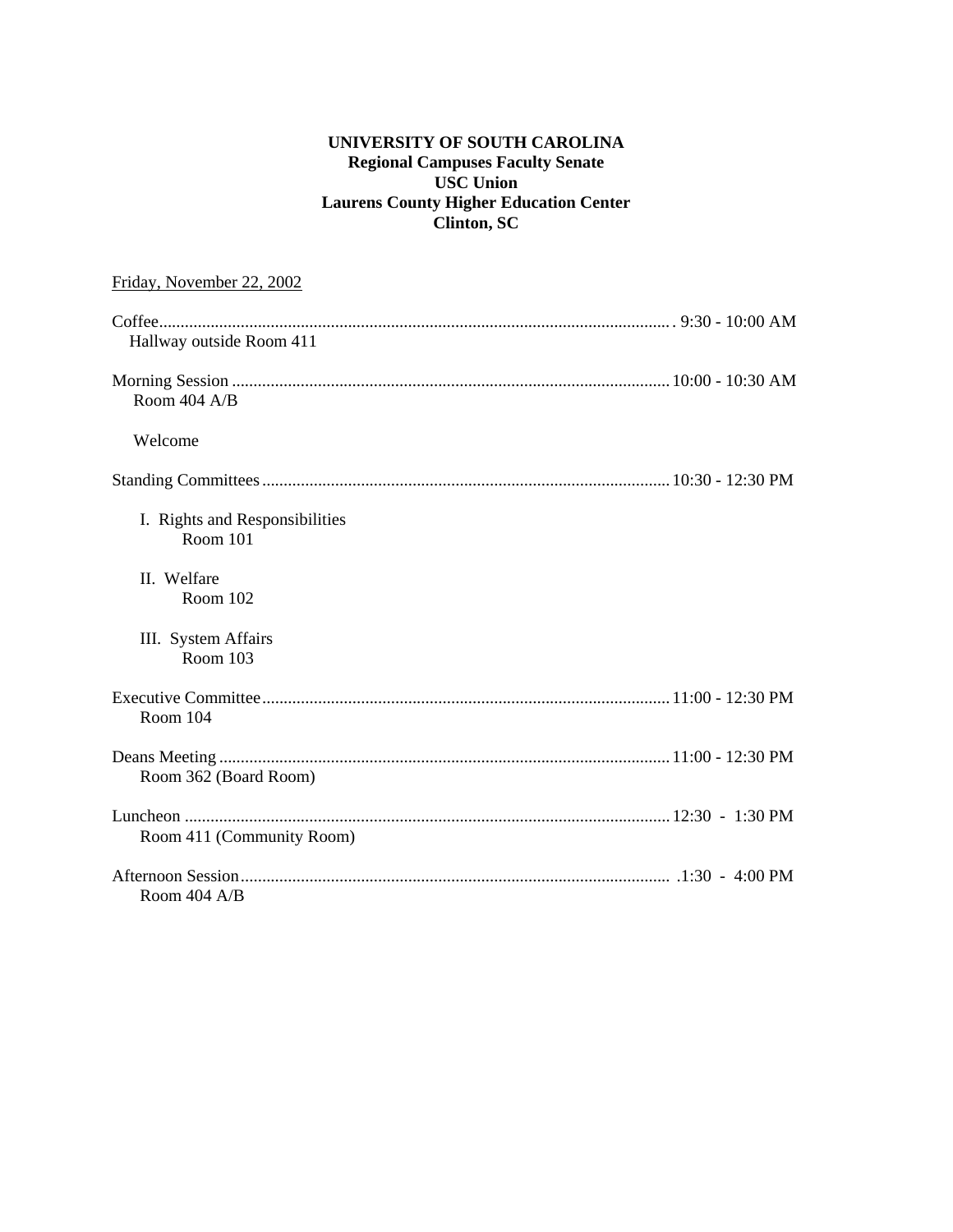## **AGENDA**

I. Call To Order

| Π. | Correction/Approval of Minutes: | September $27, 2002$       |
|----|---------------------------------|----------------------------|
|    |                                 | USC Columbia, Columbia, SC |

- III. Reports from University Officers
	- A. Dr. Chris P. Plyler, Vice Provost and Executive Dean
	- B. Dr. Carolyn A. West, Associate Vice Provost
	- C. Regional Campus Deans
	- D. Dr. Sally Boyd, Assistant Vice Provost for Continuing Education Academic Credit Programs
- IV. Reports from Standing Committees
	- A. Rights and Responsibilities Professor Bob Costello
	- B. Welfare Professor Roberto Refinetti
	- C. System Affairs Professor Lori Harris
- V. Executive Committee Professor Kate Fritz
- VI. Reports from Special Committees
	- A. Committee on Libraries Professor Eric Reisenauer
	- B. Committee on Curricula and Courses Professor Chris Borycki
	- C. Committee on Faculty Welfare Professor Linda Allman
	- D. Faculty-Board of Trustees Liaison Committee Professor John Logue
	- E. Research and Productive Scholarship Committee Professor Pearl Fernandes
	- F. Other Committees
		- 1. Conflict of Interest Committee Professor Dave Bowden
		- 2. Regional Campuses Academic Advisory Council Professor John Logue
- VII. Unfinished Business
- VIII. New Business
- IX. Announcements
- X. Adjournment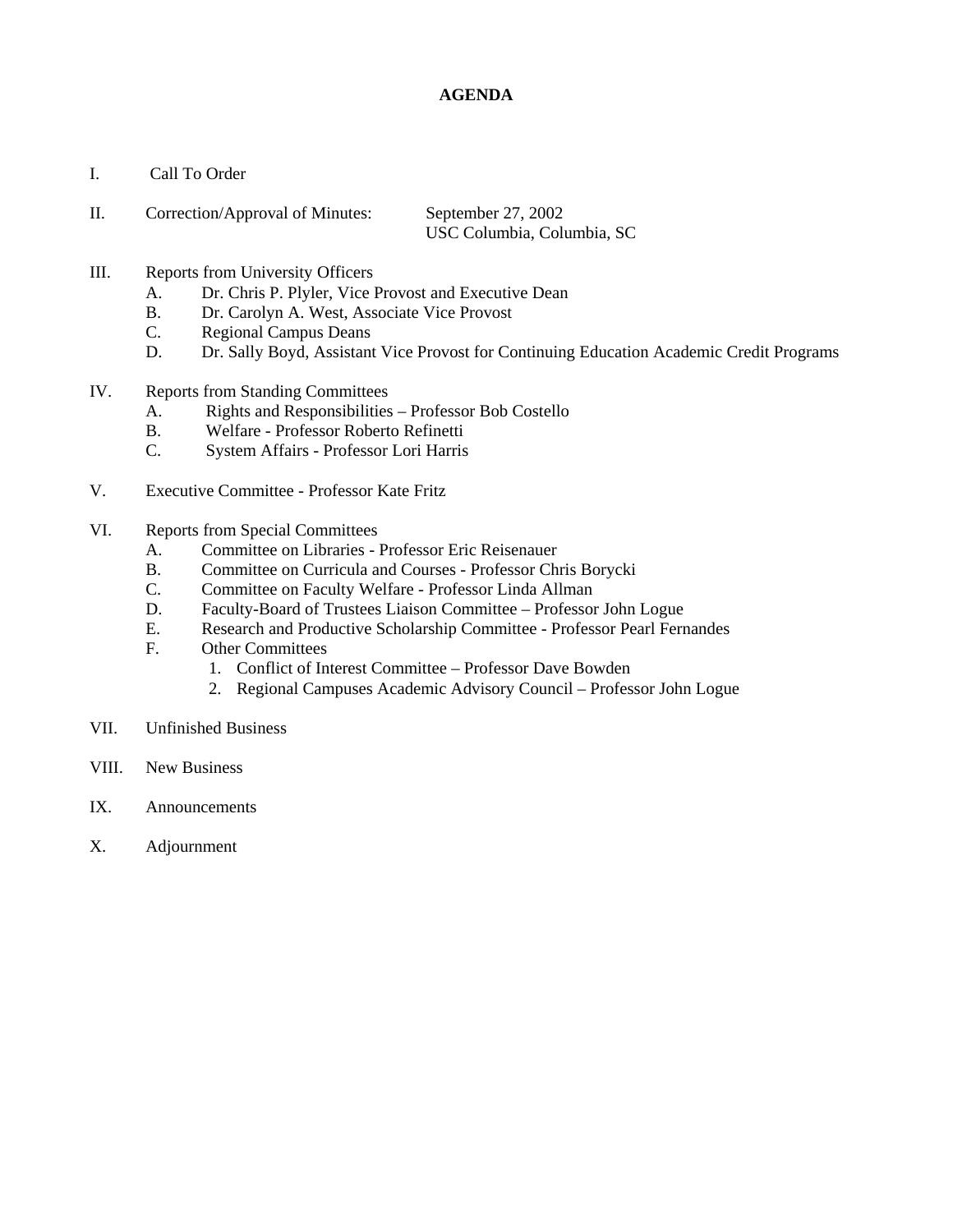# Regional Campuses Faculty Senate Meeting Hosted by USC Union Laurens County Higher Education Center, Clinton, SC November 22, 2002

## **Morning Session**

The morning session was called to order at 10:30 (a number of delegations were late in arrival). There was no speaker scheduled for this meeting and after a welcome from the host campus and logistical instructions, the body was dismissed to committee meetings.

## **Afternoon Session**

- **I.** (Chair) Please Come to Order. It has been suggested by a number of senators that we start a little earlier this afternoon. I think some may have wanted to retrace their steps in locating Laurens County and worried that darkness would catch them trying to find their way home this afternoon. (Many were late to the morning session because they had difficulty locating the building)
- **II.** Are there any corrections or additions to the minutes of September  $27<sup>th</sup>$ ? (Professor Costello, Sumter) Yes, I have noted a correction, on page 8, item 10, New Business, motion from Rights and Responsibilities, a phrase was left out where it says until the election of the new Vice Chair in April 2003 the immediate Past **C**hair Wayne Chilcote will assume responsibilities normally assigned to the Vice Chair. I left the "will" out when I wrote that. Okay that was Bob Costello, Sumter. Are there any other corrections to the minutes? Do I hear a motion for approval of the amended minutes? All in favor, Aye? All opposed?

## **III.** Reports from University Officers

A. Report of the Vice Provost and Executive Dean of the Regional Campuses, Dr. Chris Plyler

Thank you, John. I appreciate being with you today and I want thank Dean Edwards and Jean Denman and faculty and staff at USC Union for hosting us in this beautiful facility. I had the pleasure of being here when the building was dedicated and it is certainly a healthy partnership between the institution, Tech, and the counties served by USC Union. And we are enjoying all the accoutrements of the state Tech System. I think it's very comfortable and well appointed facility and you're very fortunate and I can see the enrollment which has already grown fairly significantly, growing even larger here, a real asset to the University and to the Union campus. I would also like to recognize Dr. Duffy and thank him for being with us today. He doesn't have the pleasure of being with us too often anymore for the Senate meetings, but good to see your face John. We see him a lot in Columbia but I don't know if you among the campuses get to see Dr. Duffy very often. He is always of good counsel for me and for Carolyn and is still heavily involved in University affairs and we treasure that.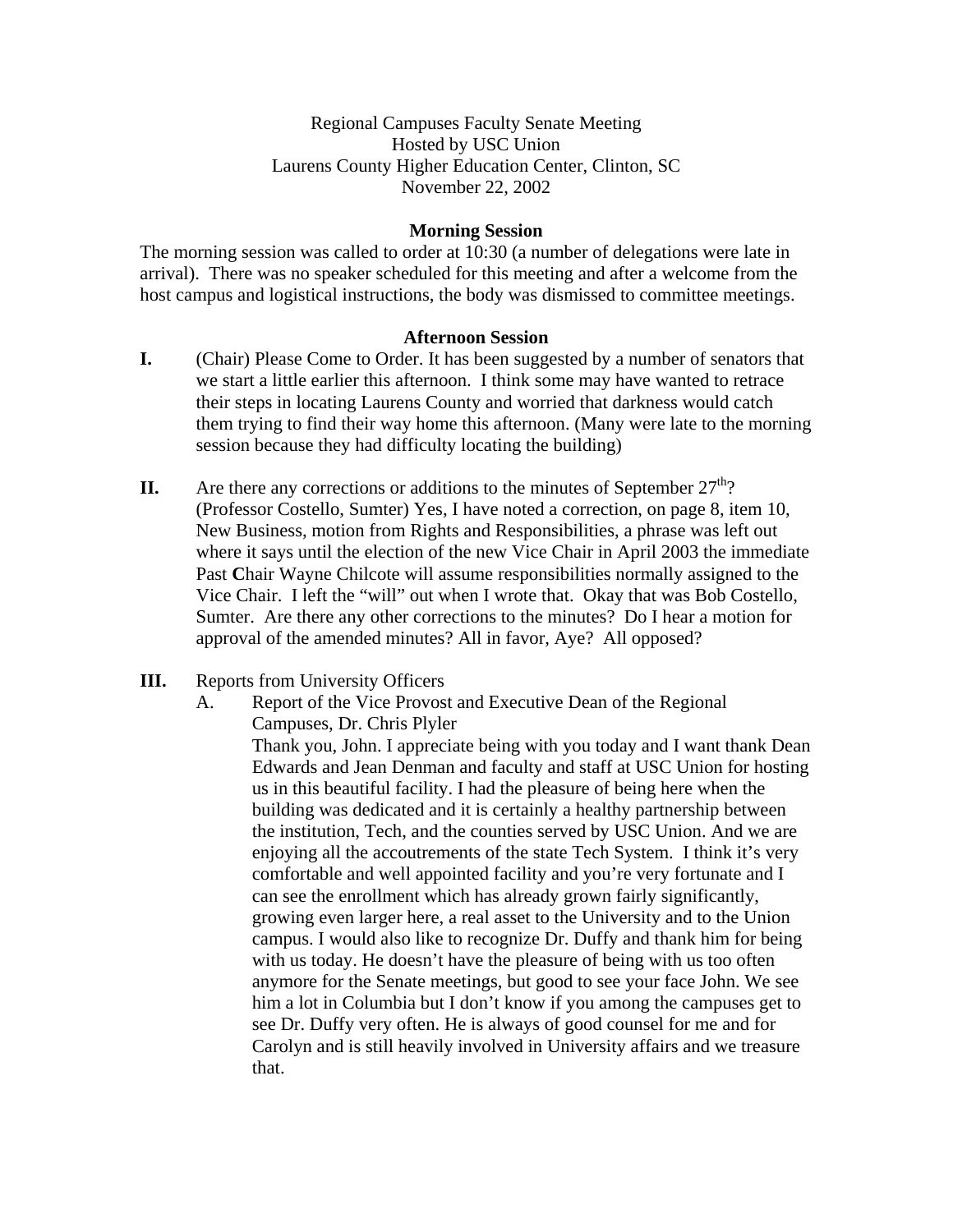And now for the good news. From the legislative end of things, there will be a budget cut, our second one (anywhere from five to eight percent), to be announced on December the 14<sup>th</sup> when the Budget Control Board meets. I may have mentioned that at our last meeting. We will get a definite percentage cut on that day, we are told. And there is some speculation that there will be a spring cut awaiting us as we go into the New Year, anywhere from three to five percent in the face of a five hundred million dollar shortfall in next year's budget. So, if that happens in the spring, we are at accumulative total of about twenty-four percent in two years of cuts from our budgets and that, I don't need to remind you, is substantial. It is worrisome to say the least. And the prospects for next year are not any better, but we said that last year. That this was going to be the hardest year. And hopefully the projections will improve, but I find that important to probably present the worst case scenario and I am sorry to have to do that, but I feel like you need to hear what I am hearing in the council of Academic Deans and other meetings with the President and Provost and the senior leadership of the University. And there probably, it is speculated, will not be this year a bond bill and I know that there are a lot of facilities a lot of preferred maintenance projects and equipment that await a bond bill. But at least it was insinuated during the course of this past week that may not happen.

Our new governor has not said anything directly, but if you read his platform which is on the web, you will note that he is in favor of a central board of regents and we expect for that conversation to begin picking up some momentum. Probably not a very likely thing to happen, but it is something that he was very vocal about during the campaign or somewhat vocal about. It's clearly in his platform and there are other rumors circling about that he wants to merge Regional Campuses with the Technical College System and so on and so forth. So, while we enjoyed protection and some nurturing from our now Governor Jim Hodges, the next governor is going to, in all likelihood, have a different perspective and we have to respect that and work with him in the best way we can. I am not saying that this governor's not going to be a friend of higher education. I think that he can and will be and I don't want to offend those who voted republican in any way. But there are some things that cause my antenna to go up and they have been made known to me in several forms. But we are going to do the best we can and continue to work with our legislative delegations and continue to support the leadership of the state in every way that we can. Dr. Sorenson, by the way, is opposed to a central board of regents and I would hope that he is opposed to any merger of the Regional Campuses with the Technical College System. As a matter of fact, he goes out of his way at every opportunity to talk and include not only the Regional Campuses as an interval part of the University, but he talks about the twigs of our campuses and I think he cites eleven sites where the University of South Carolina is located across the state. And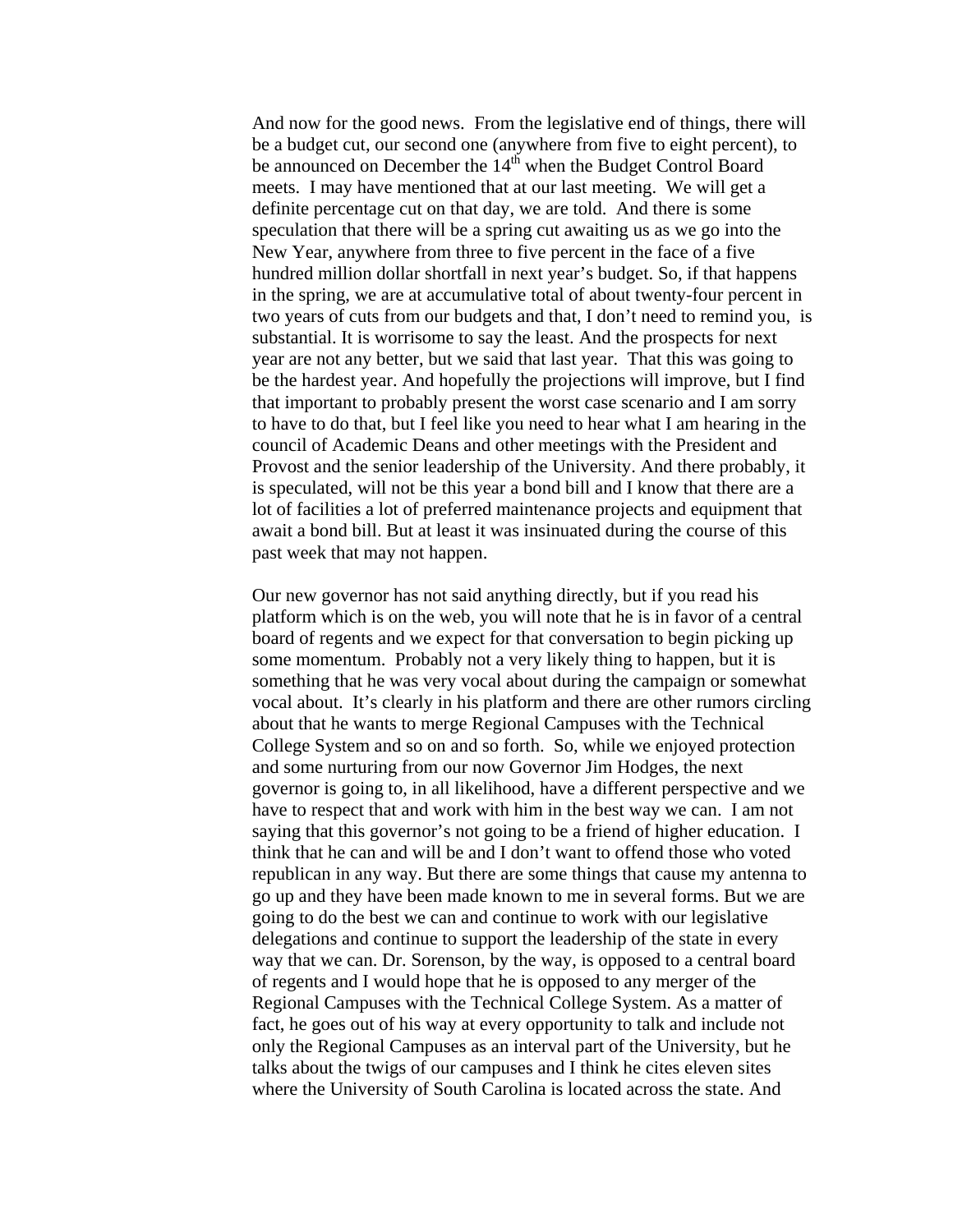there may be opportunity for more locations throughout the state in years to come.

Grants and outside monies coming into the University for research and scholarship are up thirty-three percent at this time and that's a very positive bite of information. The College of Journalism and Mass Communications recently unveiled their new state of the art newsplex which is going to attract students and scholars and journalists from across the world to the University. That has been a very positive unveiling over the last week. Interviews are taking place now for a Dean of the Law School and for Vice President of University Advancement. We are in the final stages of those interviews. I think they will conclude today. The applicant pools are very healthy and these are strong candidates with appropriate experience. The Bowtie Tours have ended. I'm happy that President Sorenson was in each of our service areas. If he did not come to the campus, he was in our service areas over the course of these tours and they were very well received. There was a lot of participation, lot of interest and it gave Dr. Sorenson a chance to introduce himself to the people of the state and to allow them to meet him. He will be inaugurated on the  $14<sup>th</sup>$  of December. I think I said that is when the Budget and Control Board meets; I meant to say December the  $10<sup>th</sup>$ . His inauguration is December the  $14<sup>th</sup>$ . That will be at 2 o'clock on the horseshoe. All faculty are encouraged to participate in that inauguration I've had some questions about whether or not that is a requirement. I don't know that I've ever been on the receiving end of a requirement like that at the University. It is not a requirement. I just encourage and invite faculty to participate in the inauguration if you can. It is a busy time of the year with final exams and holidays coming up and so forth. They wanted to combine the Inauguration with the Board of Trustees Meeting and Commencement, so it will be a full weekend of the University of South Carolina in a very positive way. So please, do participate if you can. Obviously, faculty will be instructed as to how to robe and participate in that exercise and it looks to be a nice way to kick off the holidays.

And lastly I would like to talk a little bit about the Palmetto College initiative, bring you up to date on that. We, as you know, have been meeting over the course of the summer and spring semester dealing with student issues as the Palmetto College would impact them and vice versa. The preliminary draft of a report was written and was presented back to Committee and then to the Provost, who has not really reacted because he is waiting on a second half which is faculty issues. The Associate Provost and Dean of Undergraduate Affairs suggested that it might be best for Regional Campuses representatives to work through those issues which we are doing. Actually, the latter committee has had two meetings and got through them rather quickly. I am in the process now of trying to draft a proposal that addresses the issues, asking questions and offering responses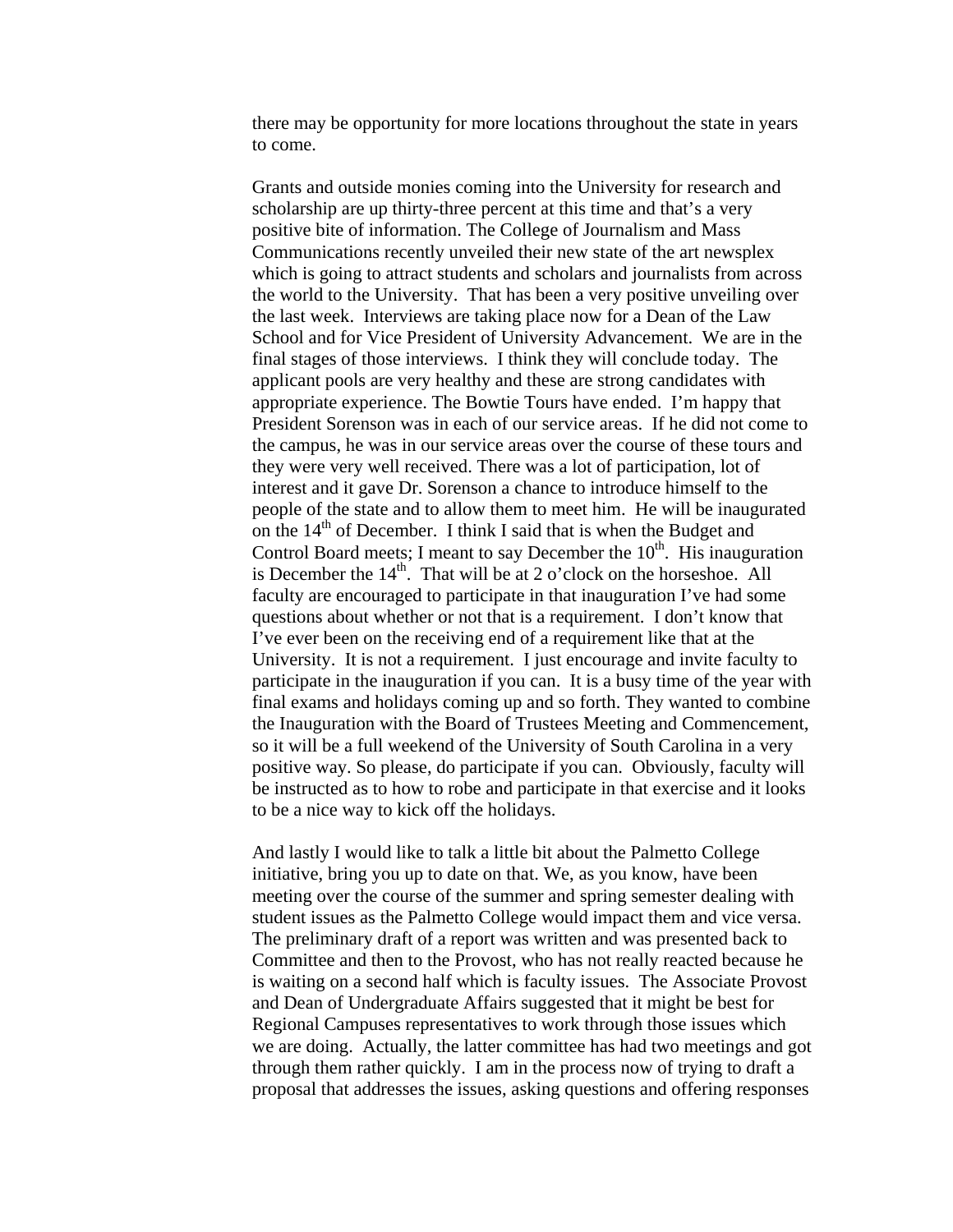and solutions to the questions. It's very preliminary; there are so many components that would go along with this Palmetto College, as we call it. The idea is to empower you, as faculty, to teach upper division courses leading to degrees which would be offered on our campuses. That is the idea and the attraction. We have not worked out the fine details. I know there are bits and pieces of information floating around and that everyone is curious and rightly so. I can assure you that once this goes back to Dr. Griener it will be very preliminary. He will look at it and it will then go to our Faculty Issues Committee, which has representatives of administration, faculty, and staff on it, to further refine it. It will then come here to the Senate, for your reading and your interpretation and for any suggestions and feedback you can add. We will then take it back and refine it even more before presenting it to the Provost. We want all of our faculties to read whatever comes out of this and to help define and write the final report because I am sure there are possibly things that we have not considered. There are so many components: what is the role of faculty in Palmetto College; which faculty; what is the infrastructure; how do we compliment live teaching with distance education and whatever structure we can make work and make reliable for delivery of these upper division courses and degree programs; the money, how is that dispersed and appropriated? There are a myriad of issues and it's a huge task, but at the same time it's a tremendous opportunity for us. We have long wanted to be on equal footing with our Columbia colleagues and of course our Aiken, Spartanburg, Beaufort colleagues. I think this will be one avenue of doing that, leading to other opportunities later on perhaps. I think we can grow the campuses significantly if we can do these things. It's nothing more than a vehicle and it's nothing more than use of the collection of talents we have throughout the faculties of the Regional Campuses

We are working with information technology. Bill Hogue, and Troy Travis in particular, have been assigned to this project. Troy is with us today. I am glad that you have invited him to speak to committee and Troy is just listening and trying to help. We have charged him with being the architect of an interactive technical system that will allow us to deliver courses in the way we want them delivered. Again not to displace any faculty physically, but to get information to the masses of constituents of the University that need courses and degree programs through our campuses. The new system will certainly be a primary vehicle and while we have a vehicle in place often times it is not the ideal and is not as reliable as we hoped that it could be. That is why Troy and Bill Hogue and others are involved. So if you hear bits and pieces just please know that the whole document and the whole idea are going to come before you in due course and it's yours to improve. I can assure you of that. There is nothing secretive at all about this process and in the end I hope it is what we all want and I hope what is going to be best for the future students of the University, particularly those students that we serve who are location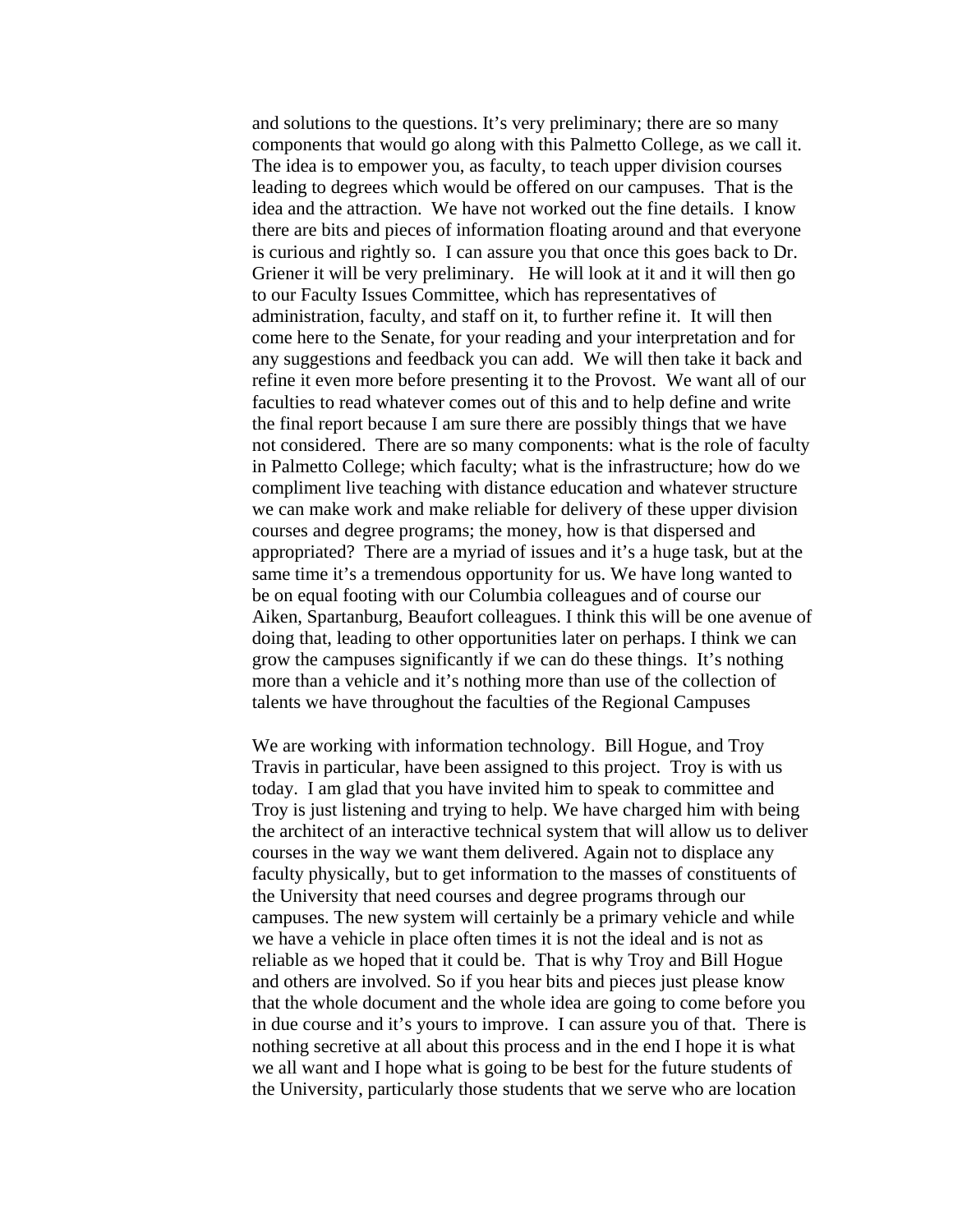bound. That is the end of my report. I am happy to answer any questions if you may have some.

Roberto Refinetti (Salkehatchie): Twenty-four percent accumulative budget cut over two years, that is a very big number. Has there been any talk of radical or remedial action to compensate for the large cuts?

Vice Provost Plyler: All we know is that every agency will have to endure these cuts, but once it gets in the agency the cuts do not have to be across the board. It can be selective. I know that the Columbia campus tries to absorb as much as it can without having to parcel it out to Departments, Colleges, and units of the University. Yeah, there have been discussions about worst case scenarios, but right now we are able to handle it. Some campuses have a little more room for absorption than others. You've heard the discussions about possible furloughs and the list of things goes on and on but I don't think we are going to come to that because if you furlough then everybody has to be furloughed. It is not one agency doing it and another agency doesn't do it, it would have to be across the board. There hasn't been any serious discussion lately about any of that, of course everyone is concerned about the cuts and we're leaving it to the Deans, administrators and faculty and whoever makes decisions on the campuses as to how best to absorb the cuts. So far we have been able to stand it, but you are right, we are getting down to the bone and it is affecting personnel.

Bob Costello (Sumter): I have two questions. The first, in terms of a Board of Regents, what would you envision as the role of other state colleges such as Clemson and Citadel which might be able help a great deal in opposing such moves. That is a good question. Dr. Sorenson did insinuate that there would be unity among the higher education communities state wide as being enthusiastically opposed to this kind of idea. Several people have indicated to me that perhaps that Mr. Sanford does not realize that we are largely controlled by legislative process and through our legislature. That it's not so much what the governor says and does that is a major influence, but the legislature would have to be convinced that was the right thing to do and the University community would be solidly opposed. We are talking about thirty-three public colleges and institutions. All of those obviously don't have Boards of Regents and Commissions. We are obviously under the USC Board of Trustees, but we are eight campuses, so there are not 33 Boards of Regents is my point. Let's just say there are 20. They would be unified in opposing that idea. And, of course, it has not worked well in other states as we know. So we have some precedent as to what works and what doesn't.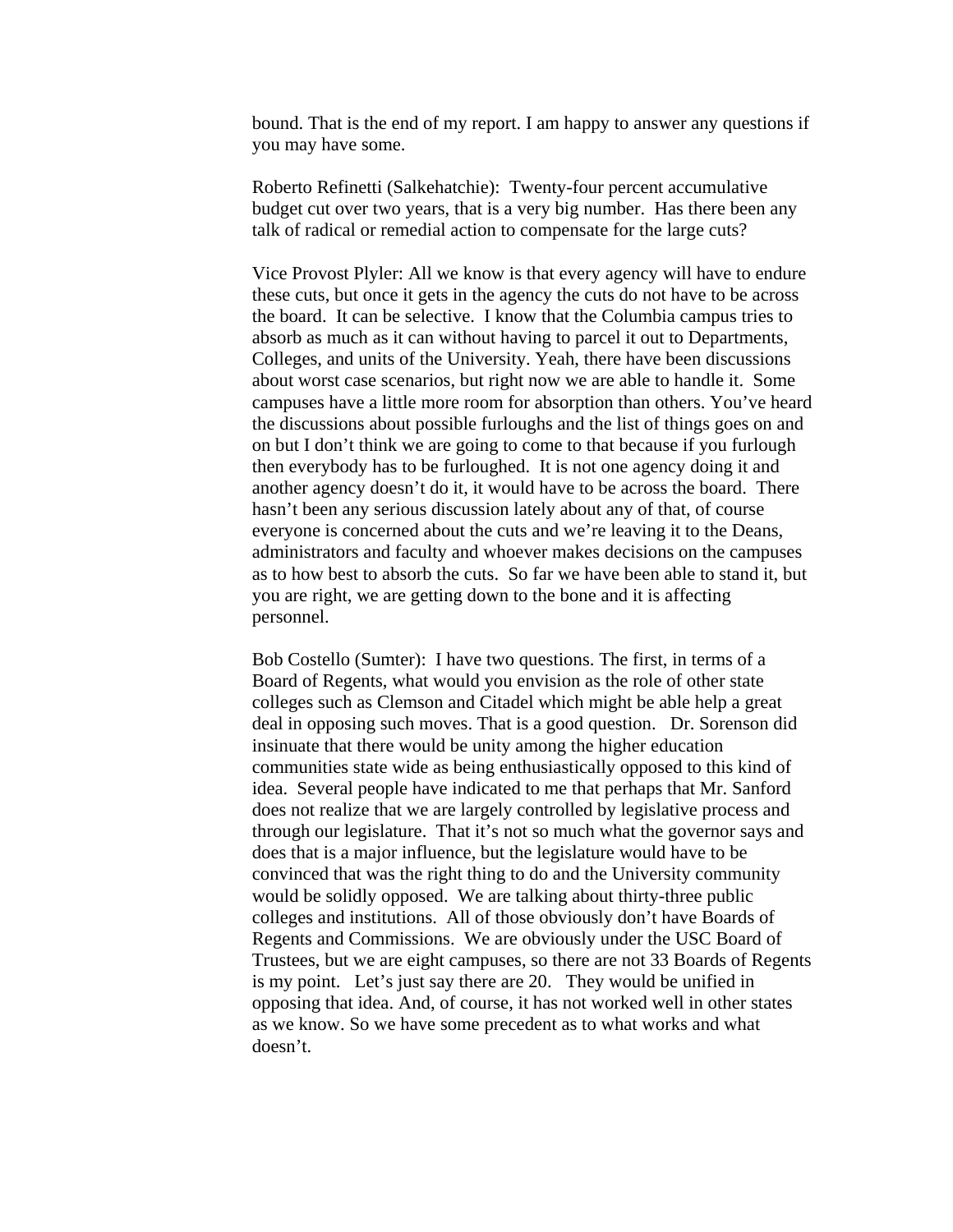Costello (Sumter): The other question concerns The Palmetto College Proposal. After it goes through the Provost, presumably polished to the point where it gets his approval, what does it do after that to get total approval? Does it have to go through Columbia Faculty Senate?

Vice Provost Plyler: We think that it will not have to go through Columbia Campus Faculty Senate. As you recall, questions arose on several campuses about this initiative and I've been queried by Dr. Sorenson about it several times. He has read the first preliminary draft. He has had conversations with the Provost and Associate Provost in addition to me about it and he is anxious for the proposal to come forward. He has not said this, but we surmise and Don Griener agrees, that this could be acted on by the Provost and President unilaterally. Would that be a fair statement John? So if it does have to go through the Columbia Campus Faculty Senate, it would take a little longer to implement. But Palmetto College is a collective of Regional Campuses and the college is the vehicle for awarding the degrees. It doesn't in any way infringe upon that (Columbia) faculty other than the fact that our degree programs are going to be enhanced. Our faculty are going to be empowered, if they are qualified and interested in doing so.

Chris Borycki (Sumter): This is getting nitpicky, I am sure. We were talking about this in the car on the way here and you were talking about the curriculum for Palmetto College, what would be the approval process be for that? Would it go through Columbia Senate, would it go through a separate senate, would it go through this body?

Vice Provost Plyler: Well, again, we don't know. I think this is going to take a lot of marketing and we will have to determine the needs and we want to intentionally start small with some of the degrees that are needed that Aiken, Spartanburg, or Columbia can participate in. But, we want this to be our degree and my understanding is that it would not necessarily have to go through Columbia Faculty Senate for approval of a new degree. We would do that through our own Palmetto College assembly which would presumably be this assembly. It would still have to go through the chain of approval of senior administration board, CHE. I am really convinced that this is going to win some favor and address several points of contradiction, for example, in performance funding, and it is an efficient way of delivering degrees with resources that are already in place for the most part. That is not to say we will not require some further investment of some kind, but not to any huge magnitude and again there is precedent for it and Penn State has done and is doing it. Ohio University is pretty much at the same point we are. I am not sure where Ohio State is at this point. There are multi-campus university systems that are delivering in this way and it's working just fine. The only difference is the funding mechanism for those systems. It is a little different from ours, but ours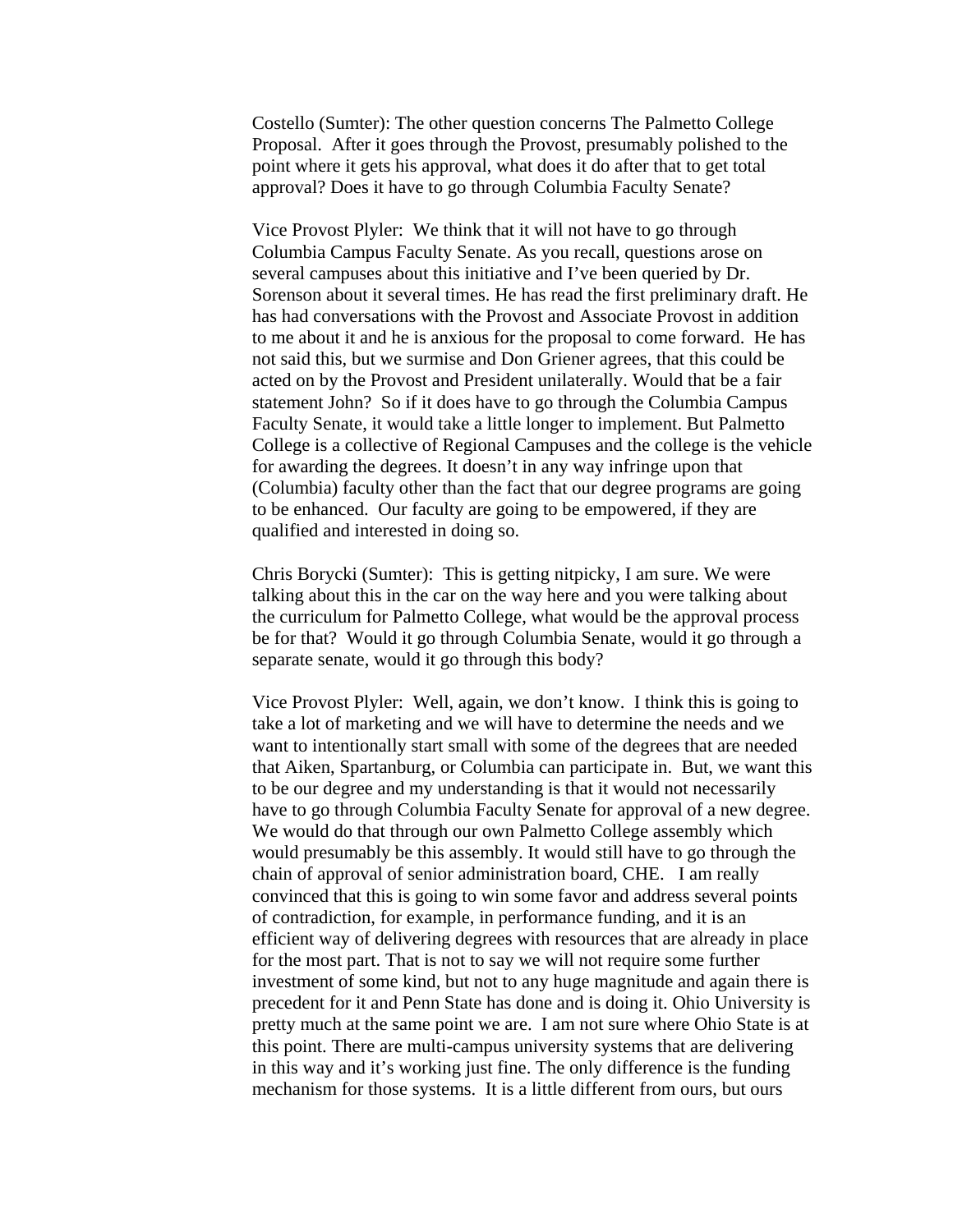offers a lot more protection for the individual campus because we are separate line items.

Associate Vice Provost West: I think that Dr. Borycki's question implies that the first degrees would be new curriculum and the planning currently is to initially offer degrees that already exist such as an anthropology degree that is part of the program in Columbia and that, only after we have successfully begun the process of using a curriculum that already exists, would perhaps new degrees be developed and those new degrees would have to go through a faculty senate, but as we're proposing it which faculty senate is not clear at this point.

Vice Provost Plyler: We would like to take the road less traveled on this one, but we don't know yet. Anyway my point is, while I know everyone is extremely interested in this and there is tremendous anticipation, just know that it is coming to you and you'll have a chance to see it before it goes to the Provost and react to it and participate in it before it goes to the Provost. Thank you very much and thank you again Dean Edwards for your hospitality. Jean Denman, you have a beautiful facility.

Thank you Dr. Plyler.

B. Report of the Associate Vice Provost, Dr. Carolyn West

It's good to see all your smiling faces. Don't have much to say except that the math faculty is going to be meeting with the Columbia math faculty on January  $9<sup>th</sup>$  or  $10<sup>th</sup>$  and you should be contacted by the Chair of the Department, Dr. Manfred Stoll. If they don't contact you as a math faculty member, they may contact a representative on your campus. I'm not sure of everything that is going to be discussed, but if you have issues that you want brought up at the meeting when you are contacted you might suggest those.

As a teacher I know that sometimes you need to say things more than once so if I start sounding like a broken record I apologize, but usually in my classes I have to introduce a topic to the students seven times before it becomes their own. And one of the things I wanted to remind you of, and it is in my written report so I won't go on at length about it, is the importance of the justifications on your votes for tenure and promotion and the importance of you conveying this to the people that you represent on your campus or in your unit. You may not have the opportunity to have an overview of a file that we have at our level, but if you're committee meets and your justification says something like, yes he's well qualified and then that's all it says that's all that is going to be conveyed to the administration. And while some of your candidates may be well known to the administration, others are not and the letters that are written by the administration that are put in the file sometimes go on to multiple pages.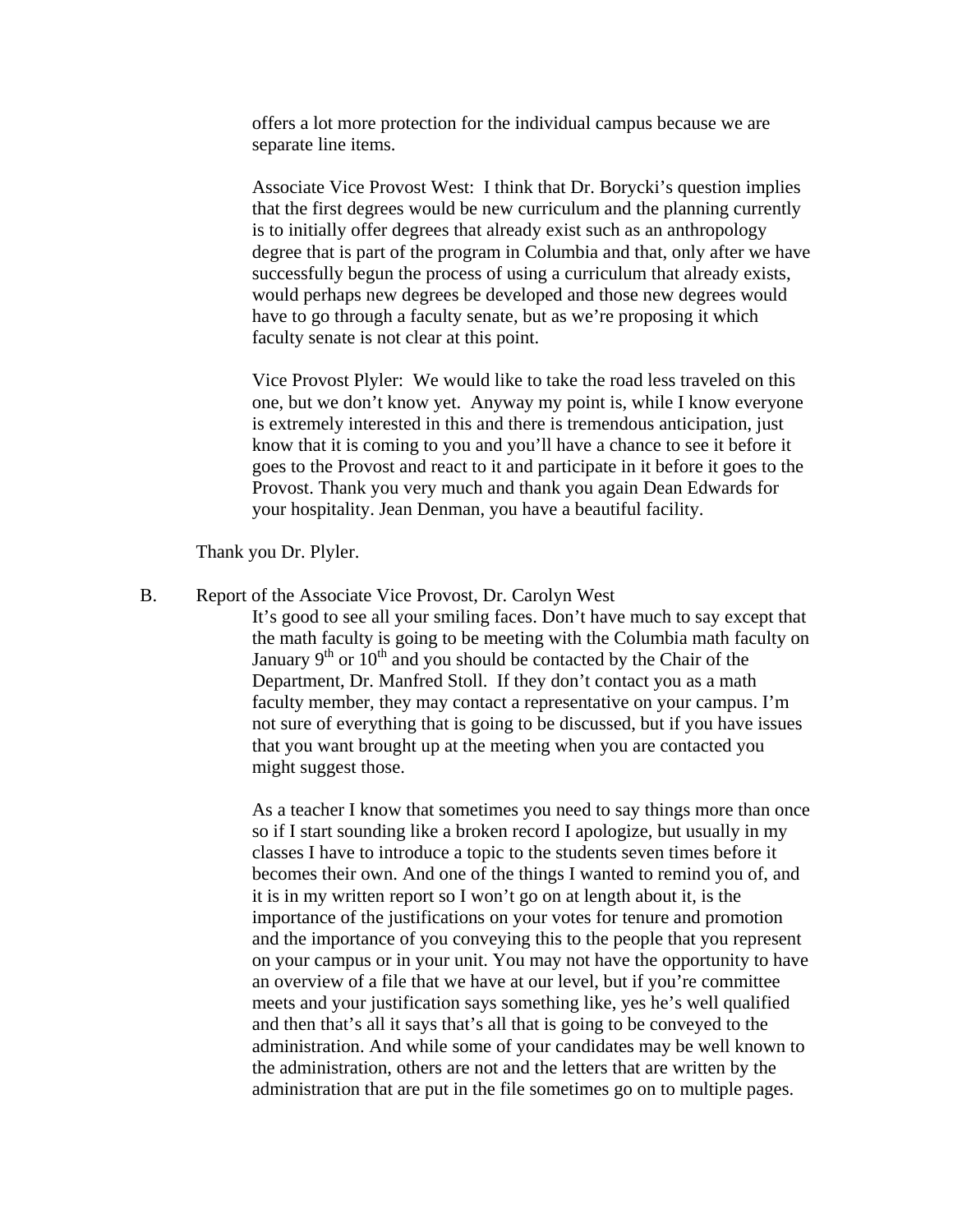So I will reiterate and you will hear it again and actually I heard it from John Gardner and got sick of hearing it from him, but we have not changed our behavior in that you need to represent in the justification on your ballots, your reasoning and thinking on why this candidate should be promoted or should receive tenure or if you vote no, why they should not. In other words take some time to write your justifications and at the RCTP level don't just parrot the major sentence that comes to mind about the group discussion. Because then we get 10 or 12 ballots that say something like she has great scholarship. Think of it as you are trying to present the evidence from the faculty point of view about why this person should be promoted or should not receive tenure. There was one other thing I wanted to say. I guess I will have to include it in my next discussion of the subject, but please convey this to your colleagues. The other thing I wanted to say is one way to carry this out efficiently is to write out your reasoning before you go to a group meeting and you can always change comments if your thinking is changed in the group meeting. But the only chances that the faculty point of view has to be presented are in the justifications on those ballots and it is very important.

And the last point in my written report was just how important it is for us to accomplish the work that we need to get done this year in particular developing a tenure and promotion workshop and I think we are well on the way to doing that and the other is revision of the Faculty Manual to incorporate changes due to the loss of Beaufort, but also other matters. So I would encourage you to remember those as important responsibilities and to set those as goals for us to accomplish this year. Because we need to get a new Faculty Manual and we need a Tenure and Promotion Workshop. And as I said to one of the committees today, I know how hard you all work. My experience in Columbia makes it even more heart rending to know how you all work but this is important to your welfare and the welfare of junior faculties. So somehow find time to do it and that may not be in Faculty Senate Meetings, but it may be electronically or meeting at times other than when the Faculty Senate meets. And I encourage you to do that and if I can facilitate that in any way please let me know. As an observant teacher, I am noticing the number of yawns so I will close here and let us proceed. Are there any questions? I appreciate the job you are all doing and if you need anything send me an e-mail message and I'll help you in any way I can and so will Dr. Plyler.

Thank you Dr. West.

- C. Regional Campus Deans
	- 1. Dean of USC Lancaster, John Catalano The Spring 2003 schedule is complete. Pre-registration has been going pretty well. Dr. Cox is currently working on a summer schedule. We just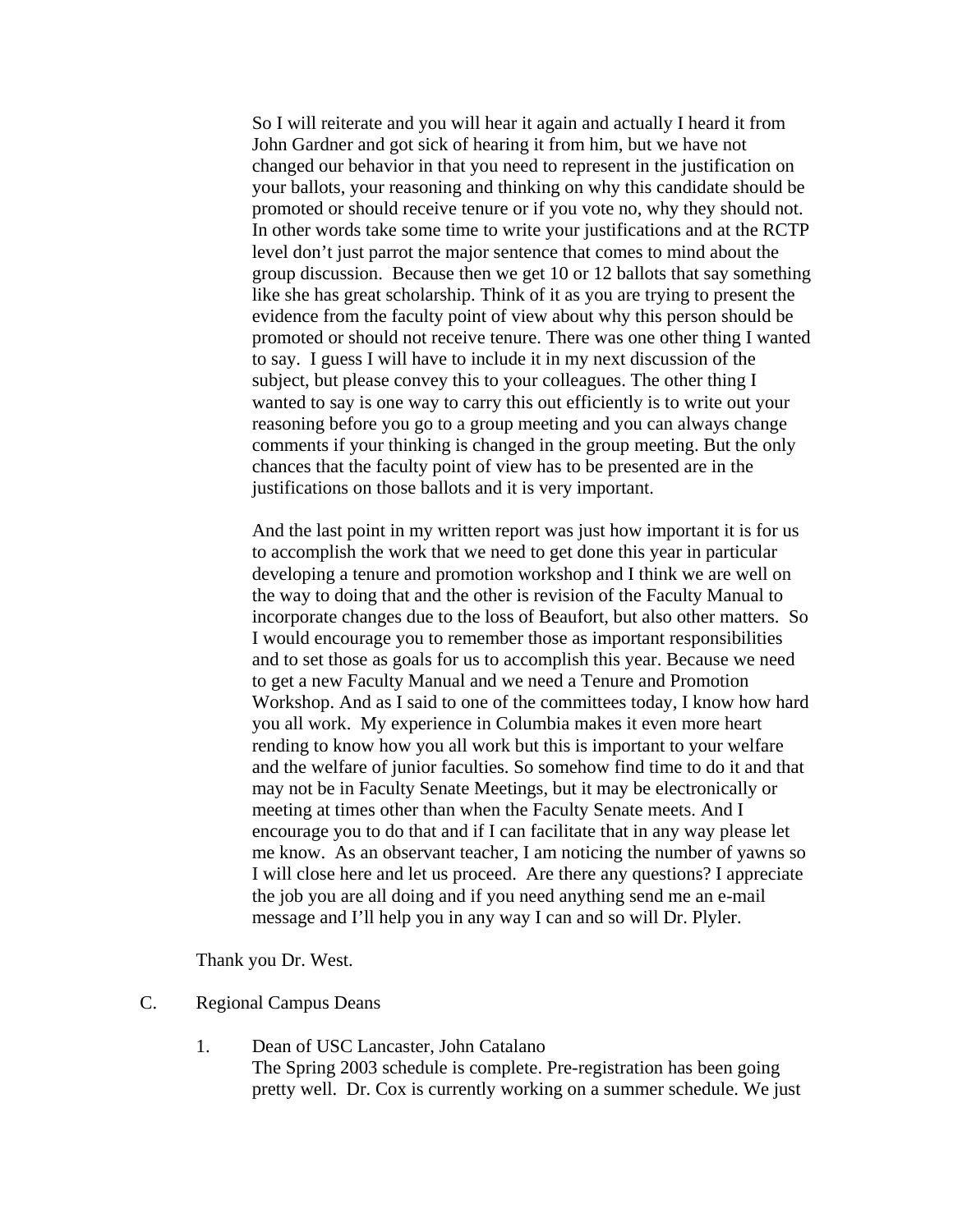had a big Halloween costume party; the winner was dressed up as Dr. Cox.

I have asked a committee of the faculty this year to give me list of hiring priorities in the hope of at least one faculty search in the spring. I know that we are the only one who does these associate programs much, but we are working on an Associate Degree in Early Childhood Education which we hope will tie in with the new undergraduate degrees in Columbia. First step is funding the planning part of this model. There are no associate degrees in Early Childhood in the state right now. We would hopefully be the state of the art. We emphasized one academic excellence and two articulations with Columbia.

Phase one of Medfred Library is now complete, we were given two weeks to move an 80,000 book collection along with periodicals and everything. We got it done in one week because of maintenance, the librarians, the library visits from Columbia. The new Dean of the College and also the new Vice President for Libraries came up and actually helped us move things. It went very well I think. Phase two is just starting. The exterior lighting changes on the old campus are still running a little behind. We've had several water line breaks in the last two weeks from the digging. But I think by the time you are there in April we will get things dried out.

Just to give you idea about this 5 percent cut on Lancaster's campus, that's 141,000 dollars that we have had to cut from the budget in the last couple of months and we are looking at maybe another 141,000 dollars in the spring and this is over and above the cuts from last year. That amounts to hiring three new faculty members with benefits. So you can tell that things are going to be very tight this year. We have, however, just finished replacing all the student computers on campus and hope to get to the faculty and staff by April and May. Bandwidth remains a top priority and I know that Bill Hogue's office is working very hard on that. It may be that if we get this Palmetto College thing all of us are going to have to invest in some compressed video classrooms and those are not cheap. So we are looking at that as well.

President Sorenson preached to the Covenant Baptist Church last Sunday in Lancaster and that was a big success. President Sorenson will be on our campus in January, January  $21^{st}$  for a meeting of faculty, students, staff and community leaders. Any questions?

Thank you Dean Catalano.

**2.** USC Salkehatchie, Dean Ann Carmichael.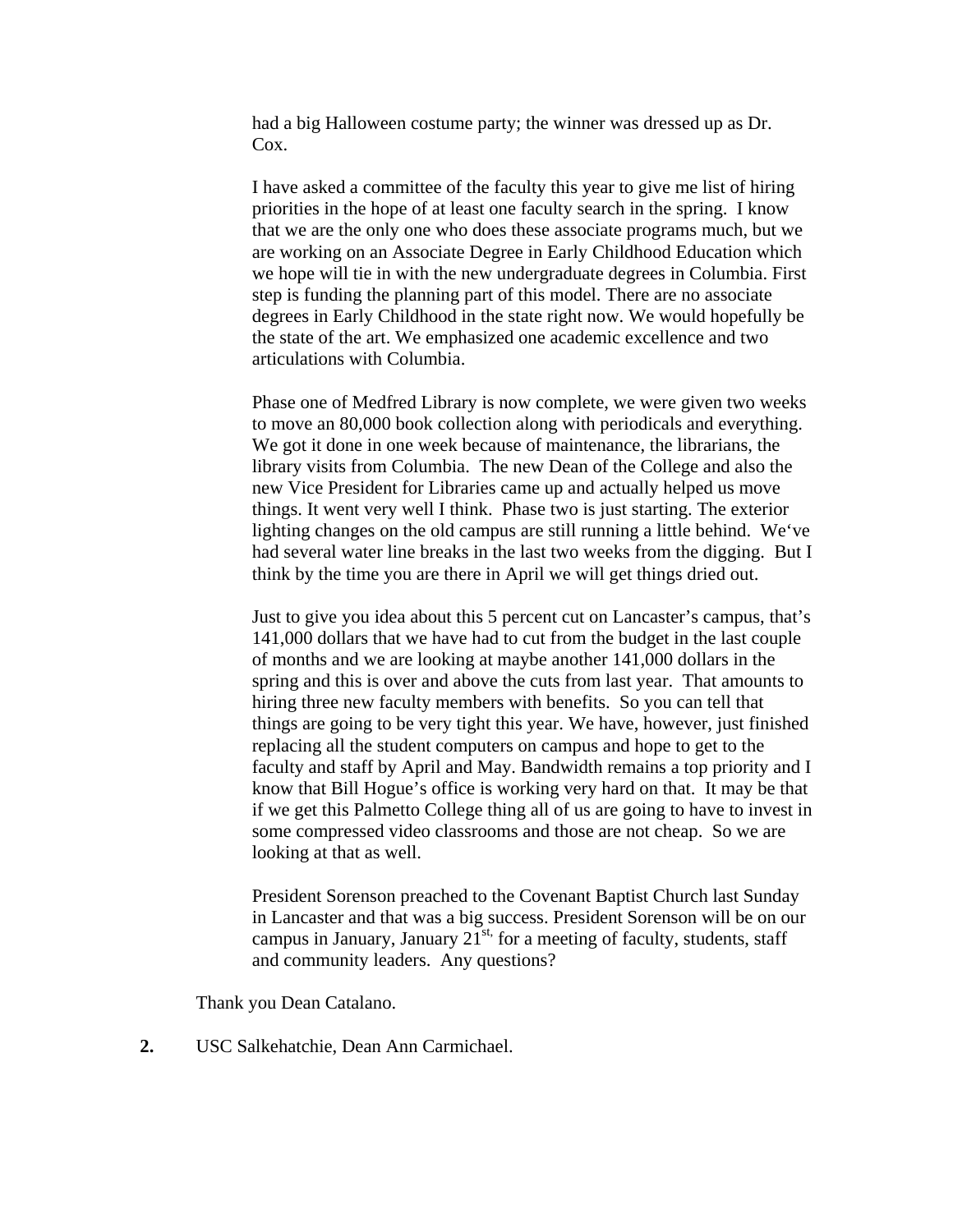I submitted a report electronically and if you need a hard copy there are a few up here as well. I just wanted to elaborate on a few items that are in the written report.

Last evening, Dr. Al Goodyear, noted archaeologist on our Columbia campus, who has really rewritten history with his findings on the Topper site in Allendale was on campus in Allendale and spoke to a group as part of a revitalized Town and Gown Series that Cynthia McMillian and Larry Strong were instrumental in putting together. And, pending executive committee approval, he is going to be with us when the Senate meets on February  $7<sup>th</sup>$  on our campus to talk about his findings. You may have seen him on television recently. There was an ETV special on what he has recently discovered, he and his team. So, I did want to share that with you.

We are wrapping up the filming of the movie "Radio" on our campus today, thank goodness. We have had several thousand people on campus for the last few days as part of its filming. We have some local stars as well as some stars in this room, but I'll let you identify yourselves; that were part of the movie. It has been a good experience for us and some of our students have been part of it. We also had Herb Games, executive producer, come and speak to several of our classes and talk about the movie production business, which I think was a nice educational component to experience. So, we are glad to be a part of it and kind of glad to be done. So, they will finish up in December in town and the movie will actually come out in the Fall of 2003.

Last but not least, I wanted to say that Dr. Plyler had mentioned that the University has increased their grants by 33% and I would like to think that we are having part in that because we received a couple of grants recently: \$163,000 from the USDA, which is the second grant to fund our leadership center. Then Dr. Roberto Refinetti was recently notified that he had received \$109,000 from the National Institute of Health for continuous research on circadian rhythms. We are very pleased that Dr. Refinetti was successful in his quest for a grant. That concludes my report. Yes sir. (Vice Provost Plyler) "I would like to ask a question. I noticed that Dr. Refinetti had presented in Italy. Was that a physical presentation in Italy?" (Roberto Refinetti, Slakehatchie) "Yes, I was there and I left just in time. News reports indicated that Mt Etna started spitting some fumes the week after I left."

Thank you, Dean Carmichael.

3. USC Sumter Associate Dean of Academic Affairs, Dr. Anthony Coyne.

Dr. Carpenter sends his regrets that he couldn't be with you. He told me some kind of story about a party this afternoon that was too important for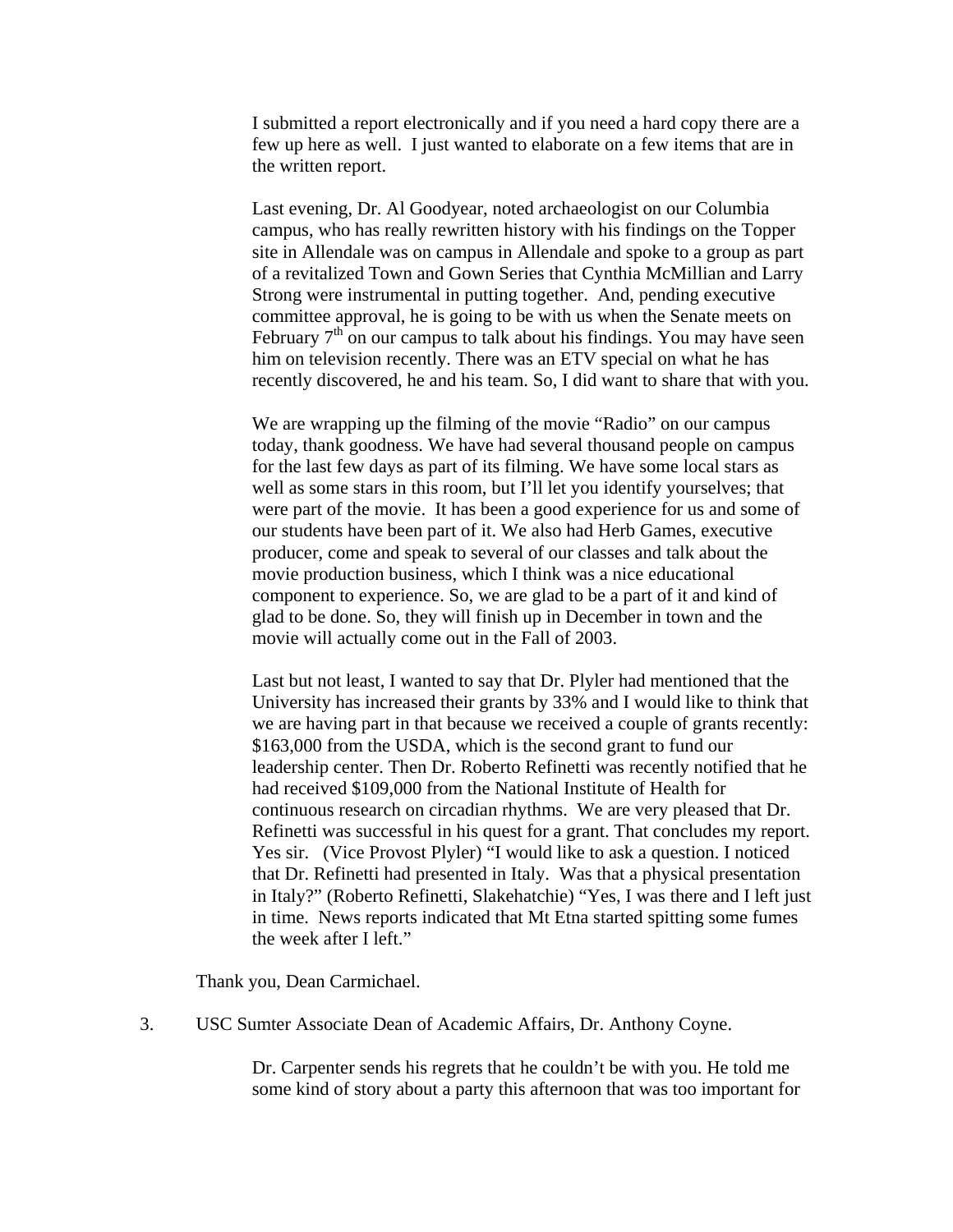him to miss and since this event was out at Shaw, I'm not sure that it is the truth about what is happening there. He filed a lengthy written report; let me give you the quick summary.

Our enrollment is basically stable this year instead of like last year. We are looking forward to starting the restoration on the arts and letters building soon. The bids have come in. They were a little bit over budget but it looks like we are going to be able to work that out. Everything else is mostly on hold. We have got about 9 % of the budget on hold for budget cuts and we are just waiting to see if that will prove to be enough. Thank you.

#### Thank you Dr. Coyne.

#### 4. USC Union, Dean Edwards.

Thank you Mr. Chairman. I didn't have the opportunity to welcome you this morning. Sorry that I was detained. Did you get lost? I 'm sorry if you used Mapquest because you will get lost every time. You should have read our memo. But we are proud for you to see our facility that we share with Piedmont Tech and the Adult Ed Program from the county.

There is one thing that is not on the report that is being submitted electronically. I wanted to report for those who could not attend Dr. Mary Barton's memorial service on October  $21<sup>st</sup>$ , that it was very well attended. For all of those who knew Mary, know that she planed it and told us what she wanted and we did what she wanted. There were some tears and some joy that were shared and her family was most appreciative. I wanted to tell those who did send their regrets that they were appreciated.

I think you need to know a little about this facility because it is unique as Dr. Plyler said. It started quite a while ago when the Chamber of Commerce for this county decided that economic development was the number one priority and the number one priority to decrease their effectiveness in economic development was education. They felt like higher education was important and they knew that we were in a small building downtown that we rented from the phone company that was, as CHE said once when they visited, dark and dank. I don't know what that means, but that's what they said about it. It definitely wasn't the best in the world. The county gave us a piece of property that this sits on that is worth about a million dollars and Piedmont Tech and USC Union and other leaders in the community went to work on the legislature to get this in the bond bill and it was in there through Piedmont Tech because ours, of course, goes through Columbia and in the big picture for Columbia it was not a top priority. Piedmont Tech put it as their number one priority; therefore, the 5 million dollars was allocated.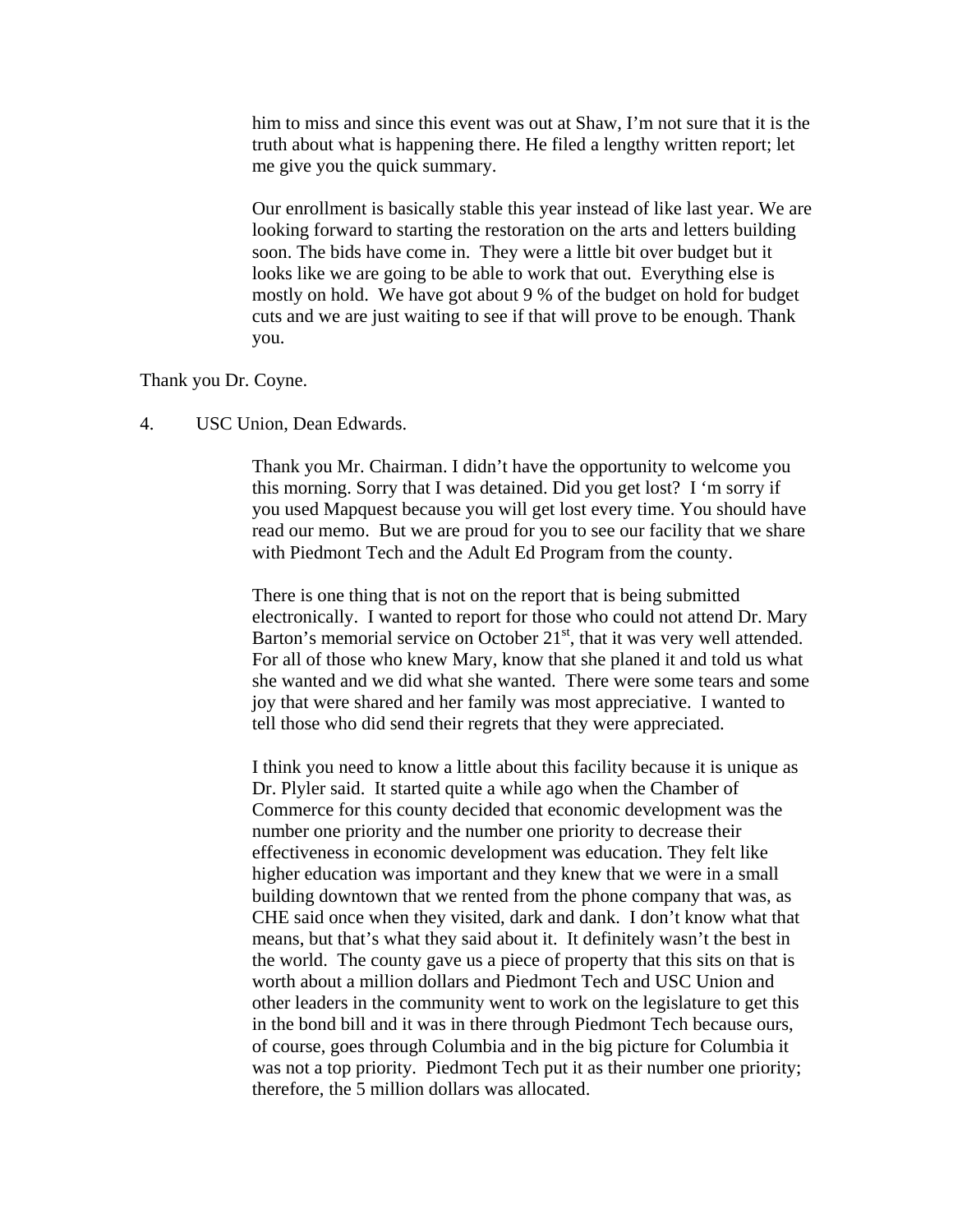We met often to plan the facility and, never having planned a facility this size, I was amazed. The architects were pretty good, but when you get a bunch of people who actually teach in the classroom in there to say I need and I want this, the building changed dramatically. I think it turned out quite well. We do share it with Laurens School District Adult Ed Program and Piedmont Tech. We have several classrooms that are dedicated strictly for our use and a computer lab that we share, and we share a biology lab, and most of the rest of the building is Piedmont Tech. It is a lease arrangement but thus far it has worked well. Jean (Denman) has been our primary mover and doer and she has done a wonderful job of maintaining a good relationship with Piedmont Tech. Since the fall of 2001, non-concurrent enrollment went up 37 percent and new student enrollment went up 69 percent in our Laurens operation. We also have enrolled 11 BAIS students. We feel like its well worth the effort and we look forward better and bigger things in the future.

Some of the things that have been going on, we've had a pretty active SGA this year. Some years they really take hold and do wonderful things. Other years you cannot move with dynamite, but this particular year we have had a good group and they too had a Halloween carnival and fortunately they did not dress as any of our faculty or staff, but the one who won it was a mummy. I don't know how he got all that around him and we never could figure out for a long time who it was, but he won the contest. They have done blood drives and Halloween carnival as I said. And every year they throw a Thanksgiving luncheon for faculty, staff, and friends of the University primarily to raise funds and they do charge for it and use the proceeds to purchase food for a food bank which goes to the less fortunate for Thanksgiving.

We too are facing budget cuts as all of you are and fortunately, thus far, we've been able to sort of absorb them by just not hiring when we had an opening or restructuring an office or two. So that one office that had three administrative people within it, good administrative secretary types, now there's one. Things like this, so everybody is working hard to try to cover for the shortfall that will come in the future. One of the things we are doing, which some of you may do as well, is that we just closed down almost half our campus but one major building between summer school and the beginning of the fall semester. That worked to save several thousand dollars in utilities alone so we are going to do it again. We are closing our main building at the end of next Tuesday and will not open again until after Thanksgiving. The people in that building are coming over to my building. We are doubling up and the people who are in the other buildings have agreed to do this and so we'll close during that period. But, where we will probably recognize more savings is we are closing for almost a month for Christmas because we are closing as soon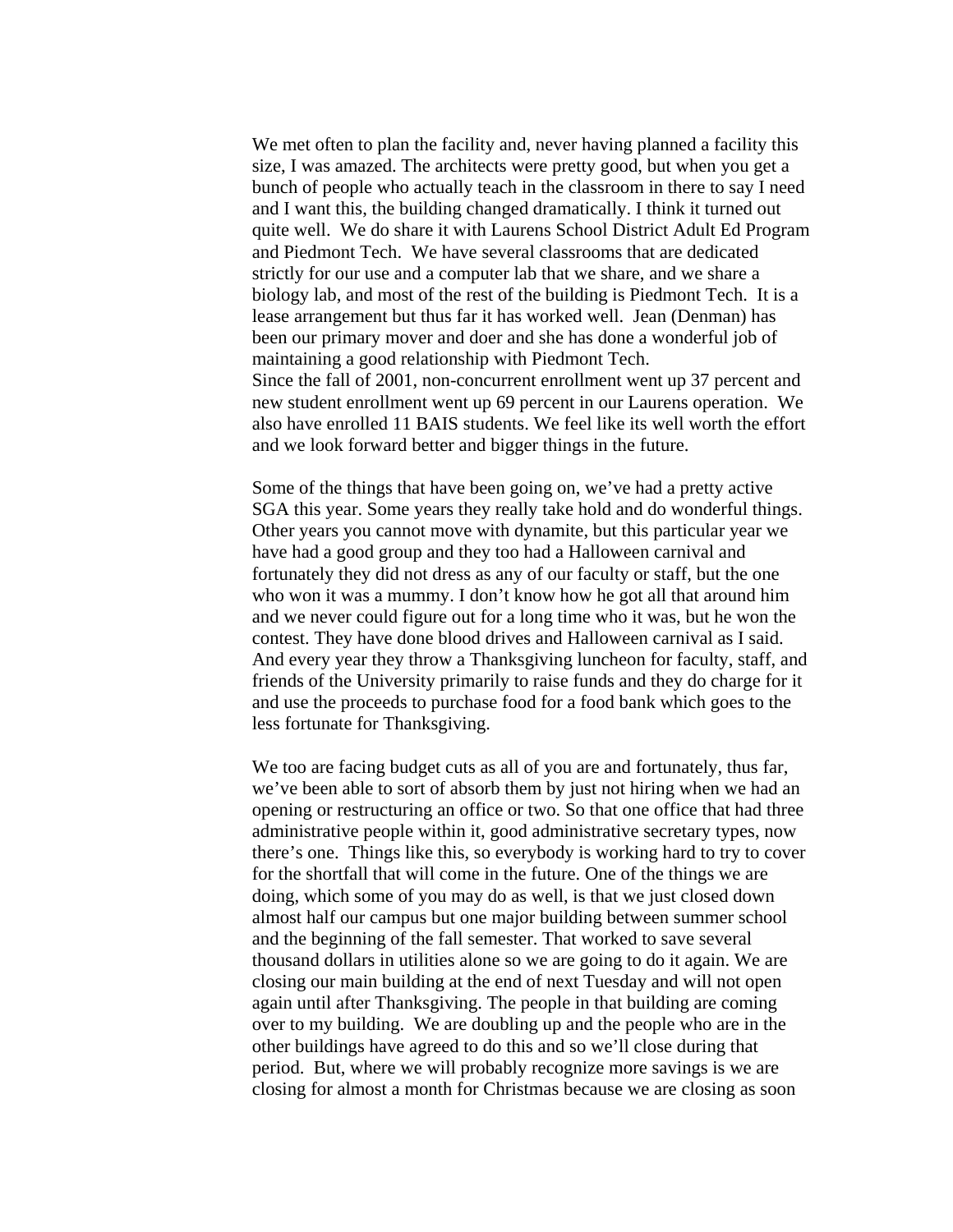as classes are over and won't open up until classes begin again. Heating and cooling is one of the most expensive things we do and so that's one way we are handling it. This year again has been the case for several years, the city of Union has a very active open house at Christmas and it was last night and they always start on our campus with caroling and Christmas tree lighting. All of that took place last night so our campus is always the starting place for the Christmas holidays, before Thanksgiving, which I can't get used to.

The President's visit back October  $21<sup>st</sup>$  was an extremely good event. We had community leaders, our commission and many others on hand and we had students from local high schools as well as counselors from high schools and he seems to really work well with the high school students and the counselors. He generated a story which I understand he's used as he went around the state that at one of the local fast food places he stopped on the way into town to buy everyone coffee and while he was in there a Bell South repairman was in the same line. So he (President Sorenson) said, I'll buy you coffee and the gentleman ordered a full breakfast. But the President does great with the general public and is one of the most personable individuals I've ever met. So, you will enjoy working with him. Any comments?

Thank you, Dean Edwards.

D. Report of the Assistant Vice Provost for Continuing Education, Academic Programs, Dr. Sally Boyd**.** 

> I don't have a long report. We are busy beginning to register students for spring and classes are filling up very quickly. Because of budget cuts, we are offering a reduced number of courses this year. Our enrollment per section is a little bit up, but our enrollment overall is down because the number of courses we are offering is down. We find ourselves in a kind of interesting position. We feel that we're probably doing a better job than we have ever done before, but we are more uncertain than we have ever been before about what's going to take place with our unit. Budget cut is one thing, another thing going on in the Columbia campus is the study of value centered management and how it's going to be implemented so we are looking to the future with a lot of interest to see how things are going to turn out.

> A bit of good news, Nancy Washington just passed this book to me. Its Hal Bunton's memoir entitled Renovation and Restoration of the USC Horseshoe. Nancy was the editor of this book and we congratulate her for what looks like a really nice volume. She says a copy of it will be sent to every one of your libraries.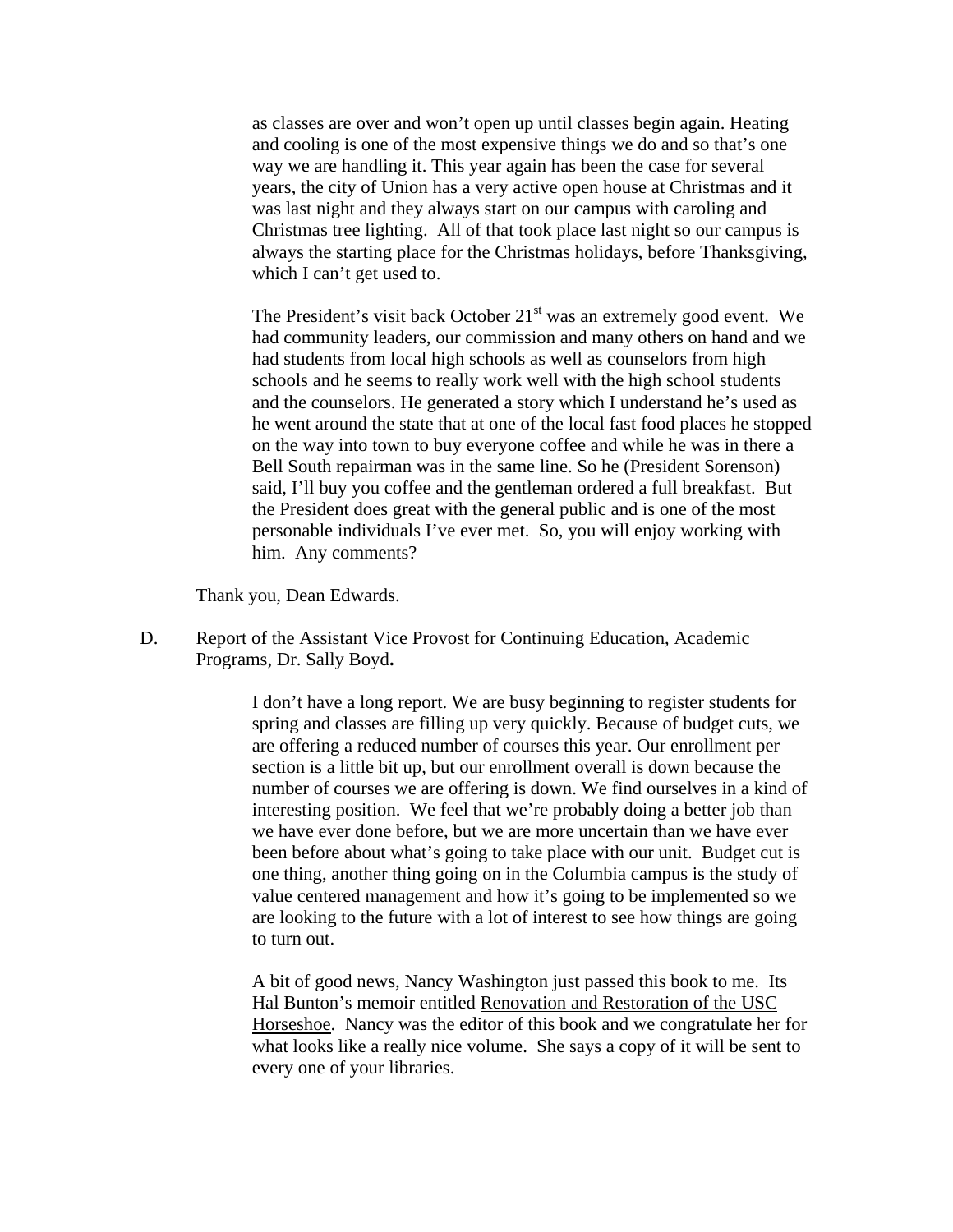Thank you, Dr. Boyd.

- IV. Reports from Standing Committees
	- A. Rights and Responsibilities Professor Bob Costello

We have a very brief report and some motions for later. We honed the list of manual revisions. We separated the motion concerning of make-up of the Executive Committee, to allow one campus to have two representatives on the Executive Committee. For a few years, University policy has required that all campuses hold Friday classes. The Committee discussed whether individual campuses could be allowed to reconsider this policy. We briefly discussed the possibility of having some action other than revocation of tenure for faculty violation of proper conduct. We decided that we need more information before we can further discuss this. Any comments or questions now? Thank you.

B. Welfare Committee - Professor Roberto Refinetti.

The Welfare Committee had a very productive meeting this morning. Thanks in part to work done by the committee members since previous meeting. We dealt with four topics. One was to complete the discussion of those course evaluation forms that had been proposed by David Hunter. We discussed these in length and had some suggestions that we are going to forward to him. Essentially, we have completed this task. The other task was the organization of the tenure and promotion workshop. We worked on that. We don't have a date planned yet, but we will have one by the next meeting and arrangements made so in May, again we don't have the exact date, but in May we will have the tenure and promotion workshop. We decided it would be held at one location to make it easier, especially since we don't have that many faculty on each campus who would attend. It would be a duplication of effort with very little gain (to have multiple meetings). The workshop would be in Columbia to facilitate having guest speakers from Columbia who probably would not be able to make it to separate campus meetings. The third task had to do with a survey of faculty work loads. We have prepared a form, discussed and agreed on final wording, so the next step before the next meeting will be to distribute the forms and do the survey. We will communicate the results. I don't know if we will have a final report ready for the next meeting, but if not, we will have results and can move forward through them. The fourth task is something we do every year. It is just to look at the salaries of the faculty of the different campuses and compare them. We received the figures today so we have a sub-committee of one person to go over and prepare a summary of the relevant aspects like we have done in previous years. That's what we did this morning. We will provide a report in writing electronically. Any questions?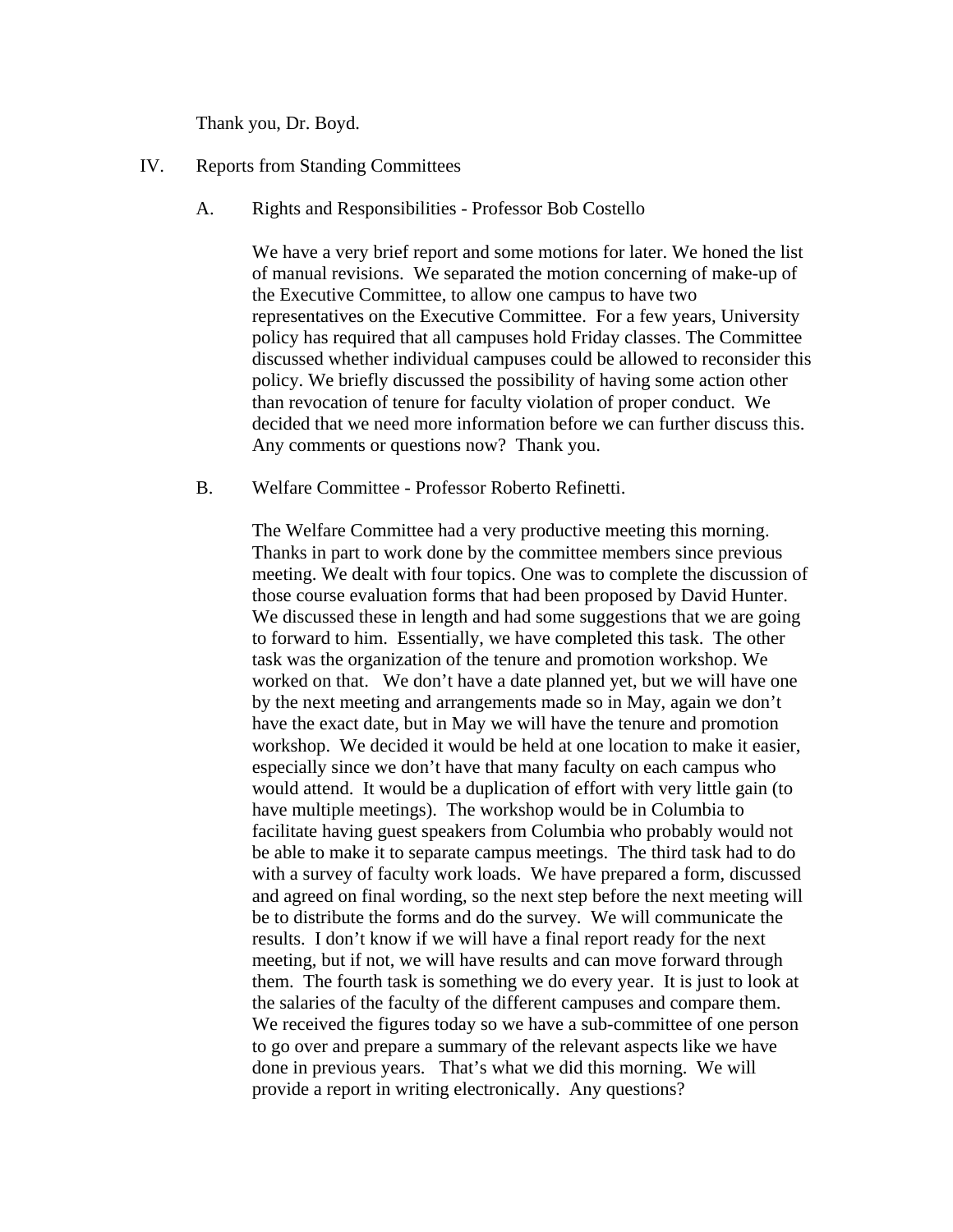Thank you, Dr. Refinetti.

## C. System Affairs Committee - Professor Todd Scarlett

Thank you, I am standing in for Lori Harris who is out with surgery. The first topic we discussed was improving interdepartmental communication between regional campuses and opening up more dialect between Columbia departments and Regional Campus departments. We decided there is probably a lot of these issues that could be resolved directly. If you have a particular issue you can directly contact the department. But we are working on an approach to handle group issues. For instance, if Regional Campuses biology professors have issues we would like to discuss with our counterparts on the Columbia campus, we would contact them about attending one of their departmental meetings. I have already kind of done this with the biology department and they seemed pretty open to it, so we are developing the idea and will make a recommendation later.

The main thing we covered today was distance education in light of the Palmetto College concept. We had Troy Travis with us today who is the Assistant to the Vice President of IT and CIO. We shared with him some of our concerns about implementing Palmetto College from a distance education point of view with respect to faculty and he brought to us some of the other concerns that have already been expressed to him about the same topic. We are compiling a list of faculty concerns on how we will implement the distance education part of the Palmetto College concept. We also had a motion brought to us by the faculty of USC Sumter and because I am not the actual chair of this committee (I was standing in today), I don't have all the Ps and Qs of procedure down. I think we had a miscommunication on what we were actually going to do with the motion. I think we will be bringing it forward later as a motion to be considered by the body.

### V. Report from Executive Committee, Kate Fritz

Yes, good afternoon. The Executive Committee met on November  $1<sup>st</sup>$  and we had a report from Dr. Plyler or rather we were informed by Dr. Plyler that starting with the fall semester of 2003 there will be an identical academic calendar between the Columbia Campus and the Regional Campuses. Additionally the senior campuses of Aiken, Spartanburg, and Beaufort will join in with this identical calendar in the fall of 2004. Additionally, there has been adopted an enrollment management program for applicants to USC. The purpose of this is to inform those applicants who are unsuccessful in their attempt to gain admittance to USC Columbia that they also might like the enrollment possibilities on one of the Regional Campuses. In the future, this notification process will include an application for one of the regional campuses in the packet itself. Each representative at the Executive meeting reported noteworthy events that have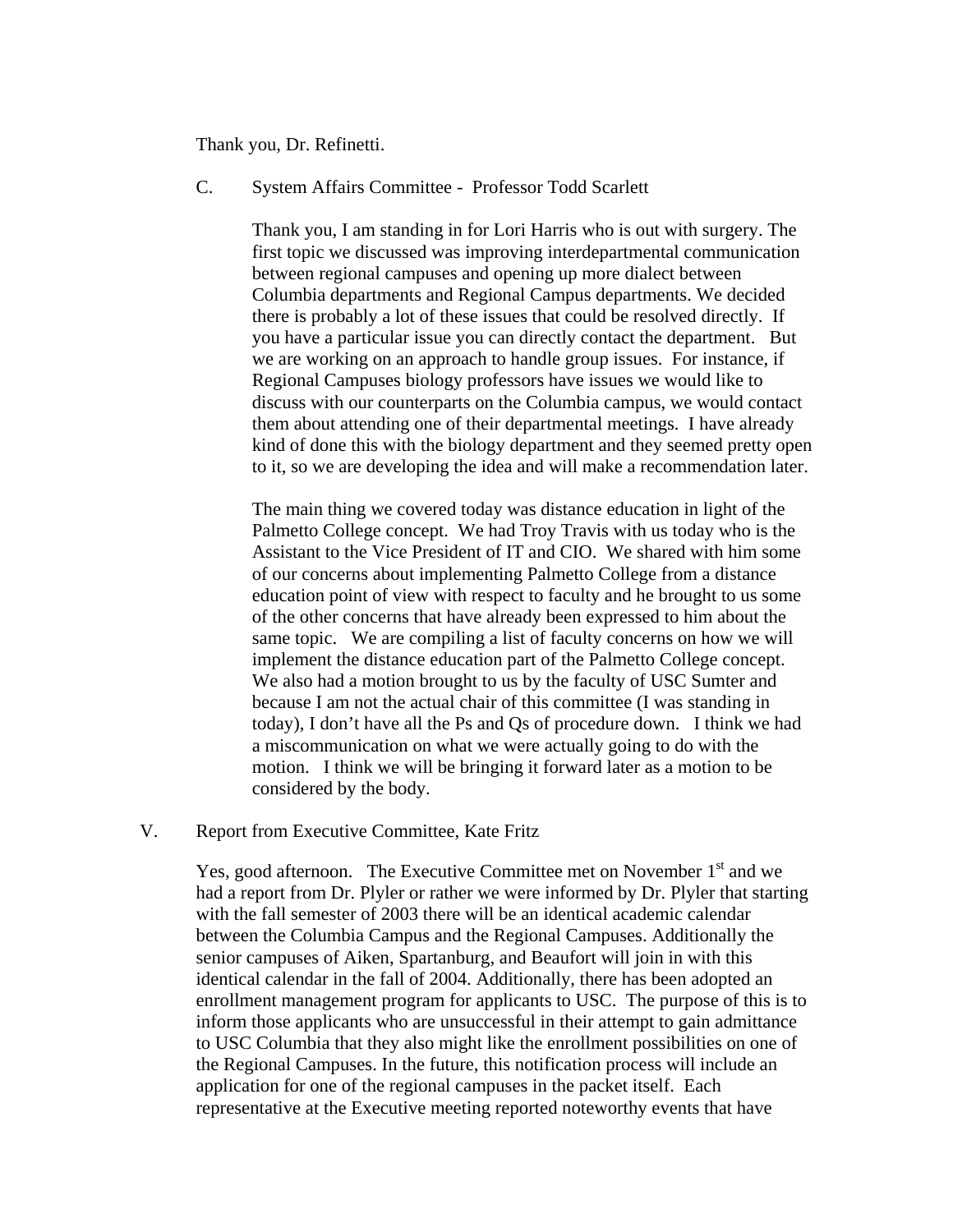taken place on their campuses. The meeting was adjourned at 2 o'clock in the afternoon.

Professor Costello – Sumter: One thing that is not clear yet to me is whether we managed to work out the question of accommodating the fall and spring breaks between 8 week sessions. Yes, and as I remember, this was not addressed at our meeting. Does anyone want to address this?

John Logue – Chair: This is the subject of the motion that Todd Scarlett (System Affairs Committee) alluded to. Okay, fine. Anything else? Nancy Washington do you have any questions, would you like directions? I could get you some.

- VI. We move to reports from Special Committees
	- A. Committee on Libraries Professor Eric Risenauer.

Did Professor Risenauer deliver a report to anyone?

B. Committee on Curriculum and Courses - Professor Chris Borycki.

University Curriculum and Courses Committee continues to meet monthly to handle course proposals, deletions, description updates, and curriculum alterations and proposals. We have been very busy, but mostly with things that don't concern Regional Campuses or at least that's what your academic deans tell me. Graduate courses occupied us during the October meeting and in the November meeting the College of Education kept us busy with three new proposed programs. Normally we deal with this many things, but we were dealing with this many things in one day, it was something. They have proposed a BA degree program in early childhood, a BA degree program in elementary education, and a BA/BS degree program in middle level education. Of possible interest to the Regional Campuses is that six new science courses are being developed for the middle ed requirements, two each in physical sciences, earth science and life science. These are being designed, not only to serve the middle Ed degree, but they will also meet general Ed requirements. So there is a possibility for new courses out there that you could teach. I'll let you know about these when I see them. Thank you.

Thank you. Professor Borycki

C. Committee on Faculty Welfare, Professor Linda Allman

We met three times this fall. The Committee approved a three thousand dollar contribution to the Wellness Program to pay for flu shots for faculty who have contributed to Family Fund. So I believe that includes you all as well if you come up to Columbia. We discussed a proposal that was sent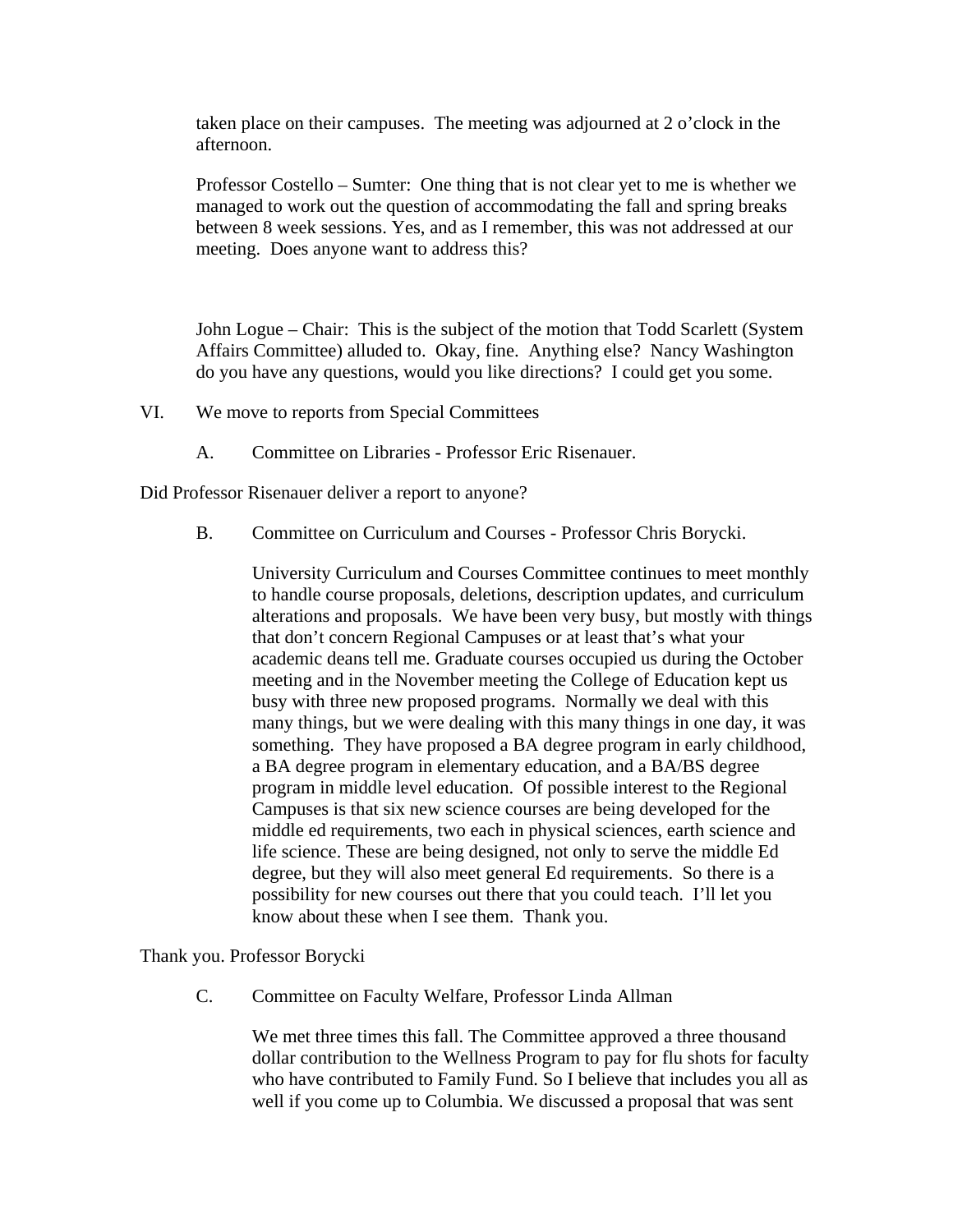to us from the Provost Advisory Committee on Women's Issues regarding raises, protection from loss of position, and longer contractual periods for senior instructors. A number of issues were raised; the impact of department's designation of retirement slots for instructors so that regular faculty may teach less in order to conduct research. That is one of the reasons we seem to have instructors. The impact of instructors who stay long term on their departments in the institution, the quality of work by instructors who stay long term and whether they should receive awards similar to that of regular faculty was discussed along with the fact that faculty tend not to be involved in hiring instructors nor is there peer review of their teaching. Some of the possibilities discussed were that after a person has been an instructor for three years, the faculty might vote to keep that person on the department faculty. Number two, the institutionalization of the instructor status might occur with allocation of money specifically for that purpose. And number 3, some central oversight regarding instructors might be developed to determine whether instructors were being used for appropriate purposes without reducing the quality of teaching. Another thing that we talked about was budget because over the pass few years this Committee has accumulated about 36 thousand dollars from the Family Fund and we'll consider awarding need base scholarships to children of USC faculty members. That also includes the Regional Campuses. The Chair will consult with the scholarship office to develop arrangements for handling scholarships and the Committee has agreed to make the money available through a foundation which will administer the scholarships. The last thing we discussed was post tenure review evaluations, in cases where the Dean has downgraded a superior rating given by the unit to satisfactory. There were a couple of cases in Columbia. According to the Columbia Faculty Manual, a superior rating may result in a thousand dollar raise. The Chair will write a letter to the Provost asking clarification of the Dean's roll in the post tenure review process.

Thank you, Professor Allman.

D. Academic Affairs and Faculty Liaison Committee of the Board of Trustees - John Logue, Chair

The Academic Affairs and Faculty Liaison Committee of the USC Board of Trustees met on November the  $8<sup>th</sup>$ , Friday. The meeting began with a short executive session to handle personal matters which were a few honorary faculty titles and some T&P considerations. During the open session. Dr. Odom presented and recommended a proposal from Dean Paul Willis of the Division of Libraries and Information Services to change the name of the division to University Libraries. The Committee endorsed this change. Three USC Columbia program proposals were presented and approved. One was an Executive International Master of Business Program. The second was a Doctor of Philosophy in Nursing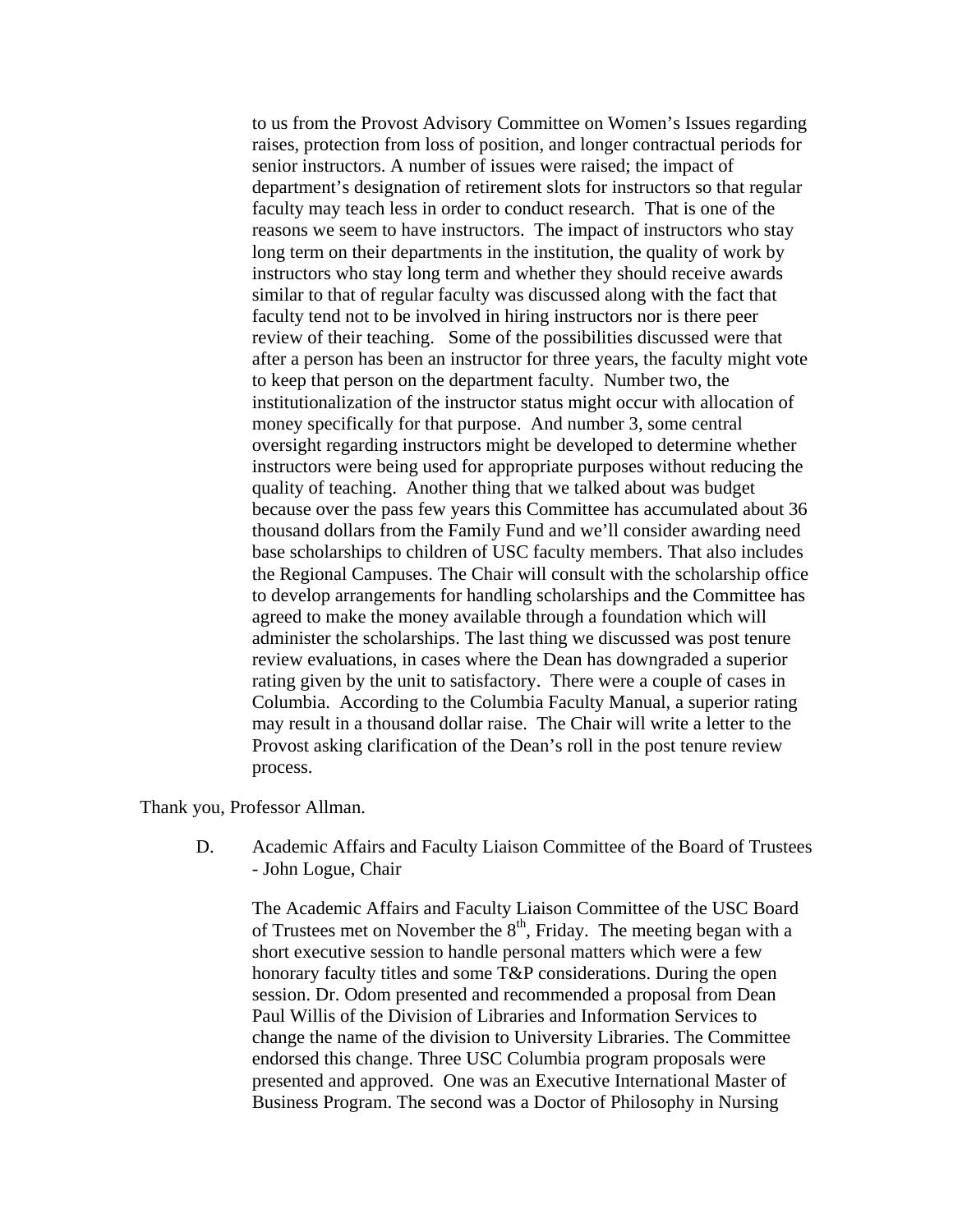Science. And the third was a Bachelor of Science in Business Administration with a major in International Business. In fact, someone asked the question on this that since we advertise we were specialist in this, we had to create a degree to cover the advertisement. Five baccalaureate degree programs were presented by USC Beaufort Chancellor, Jane Upshaw, and were endorsed by the Committee. And those degrees were a Bachelor of Arts in Liberal Studies, Bachelor of Arts in Hospitality Management, Bachelor of Arts in English, Bachelor of Arts in Early Childhood Education, and a Bachelor of Science in Human Services. USC Spartanburg also recommended a degree program which would lead to a Bachelor of Arts in Non-Profit Administration. That was subsequently approved by the Committee. Finally, the Chair recognized Dr. Bill Hogue, the Vice President of Information who provided a report on information technology. The report was essentially a strategic plan for information technology within the University. It was a follow up to some reports that had been delivered to the Board earlier and of particular note was the recommended increase of student technology fees from 50 to 100 dollars per semester. Any questions?

E. Research and Productive Scholarship Committee - Professor Pearl Fernandez.

Okay, thank you.

- F. Other Committees
	- 1. Conflict of Interest Committee Professor Dave Bowden

No report.

2. Regional Campuses Academic Advisory Council

Regional campuses Academic Advisory Committee had asked Professor Wayne Chilcote to sit in on a Committee for me this past time, Professor Chilcote has a report.

You will be pleased to know that as the afternoon has worn on there have been more lines drawn through this in regard to items that have already been mentioned. We met Friday the  $15<sup>th</sup>$  of this month. The first item was that Provost Odom stated that he was aware that a letter from Sumter had been sent in response to some comments in regard to quality of faculty at Regional Campuses. There was really no further discussion of this, not much was said. and I will be happy to call upon someone from Sumter or anyone who was there to give us more details about what might have been involved because there really wasn't very much discussion. It moved right along. What was the atmosphere when he said that he knew it had been sent? I don't think it was overwhelmingly happy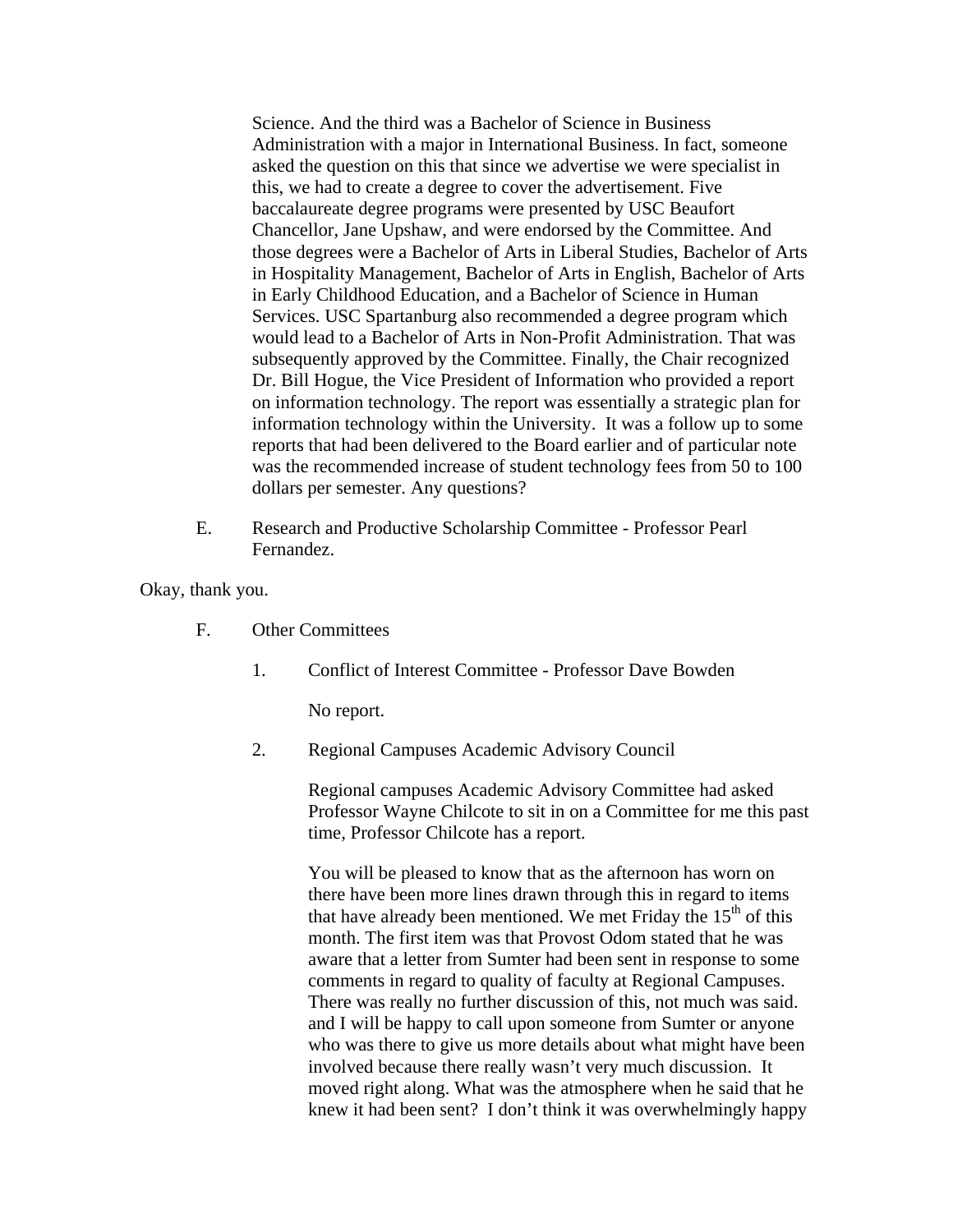but it wasn't strained, it went by rather quickly. He seemed to know exactly what the matter was about and the Sumter people did not elaborate. We all knew of course roughly what it was about

The common calendar has already been noted, I would just add that by 2003, we'll all be on a common calendar except for the fall breaks where there will be a difference in Spartanburg and Aiken in regard to the other campuses. But that will be resolved by the fall of 2004, we are told, we will then be on a common calendar all the way around.

We also discussed the differences in the Regional Campuses' Spartanburg and Aiken courses, particularly the course numbers. We have had some problems with that because Aiken in particular has some course numbers that don't match up with Columbia's numbers and we were told that President Sorenson wants a common catalog for the entire USC System including the four year campuses and the regionals, all with the same numbers and apparently that will, at some point, happen.

We also discussed the education programs which have been mentioned. Now we have returned to four undergraduate degrees in Early Childhood, Elementary Education, and by extension also Middle School Education. Apparently the high school level is going to remain to major in a particular discipline and then pursue the fifth year program. What's of interest to us in this matter? And the question was posed about this. Is in regard to the corporative programs that many others have with some of the other campuses with their education programs. If this comes back to us as a four year, free standing program, in say for example Early Childhood Education, then our campuses would be ultimately free to negotiate with Columbia and, of course, it could also be part of the Palmetto College arrangement.

We also discussed an item that has become quite a concern for a number of us and several campuses mentioned this. That is, we lost the English Developmental and Math Developmental courses, the 100 level courses, a few years ago and we are beginning to see, according to comments at the meeting, some negative results. We were told that some other campuses have gone to what in English is called 101I where the I stands for intensive. The intensive suffix would note a course that would involve perhaps lab work or additional classes (perhaps five days a week) and once this course has been completed the student, in English 101I for example, could go on to 102. It is hoped that these courses could fill the gap once served by the 100 level courses, but this is something that campuses can individually work on.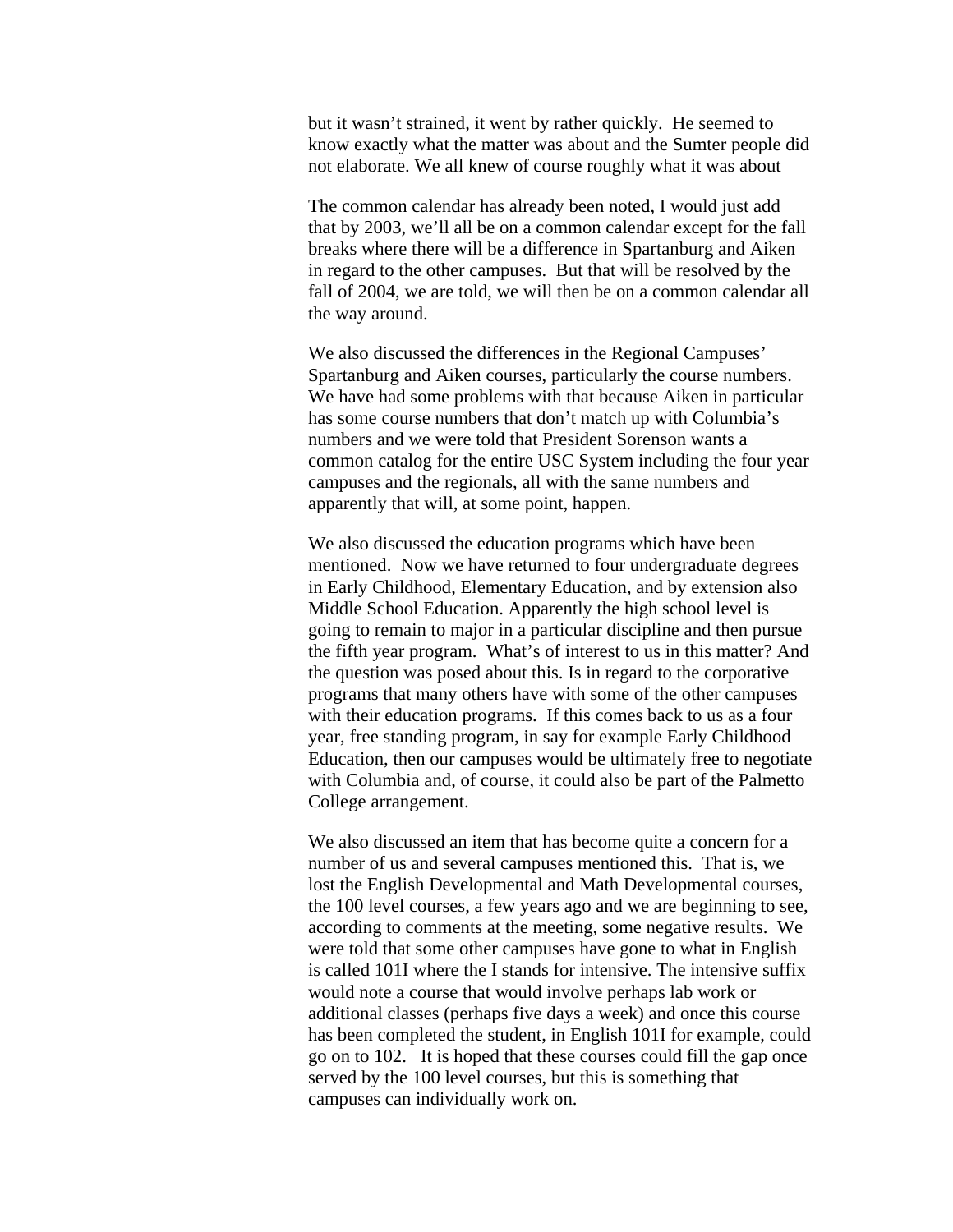The other item talked about in some detail was Palmetto College and there was plenty said about that. I might mention a couple things that did come up that I should of known, but wasn't really aware of. There have been some questions on our campuses about what might happen in regard to the Regional Campuses and the Senate. My understanding is that the Regional Campuses will retain their identities and Palmetto College will be an umbrella over that and also it was said that it is anticipated that we'll retain our Regional Campuses Senate which was an interesting item to hear. It was hoped that the Palmetto College would have a 3-3 teaching schedule and Don Griener had said that he had wanted that but that he had ultimately seen that it might not happen and that perhaps we could try to get a negotiated compromise at 3-4. Apparently, however, it's going to work out at least initially that it's going to be a 4-4 schedule with some possible variations depending on local campuses. But anyway, that's what was reported to us in regard to the matter. (There was some discussion of the rationale for the change  $(3, 3 \text{ to } 4, 4)$  but the participants did not identify themselves and were difficult to hear.) I think Don Griener said that it was going to be left up to the Deans in an individual process to make the final decision. They had discussed the 3-3 possibility and the respective Deans had pointed out that there might be an economic impossibility for that. And it was also mentioned that the faculties of Aiken, Spartanburg, and Beaufort, I think, are still on 4-4.

And finally, as mentioned when Dean Carmichael gave her report, we had a few movie stars around the campus and I would probably not have mentioned this, if it not been for that comment, but Dean Carmichael was involved and I think I have access to a few pictures of her coming in early morning in rollers and they will be available

Professor Borycki – Sumter: The English 101I that you were talking about, who is proposing it or has it got to be created.

Professor Chilcote: Someone is doing it. Yeah, the course is being done. Any other questions?

Thank you Professor Chilcote,

VII. Unfinished Business

No, well we will move along to new business,

### VIII. New Business

Professor Costello: We are distributing the two motions from Rights and Responsibilities pertaining to manual revisions. The first one is primarily clerical and changes for consistency that we thought were fairly trivial. The second might require a little more discussion so we separated it. I would like to make sure that every voting senator gets a copy so you can follow along as we go through it.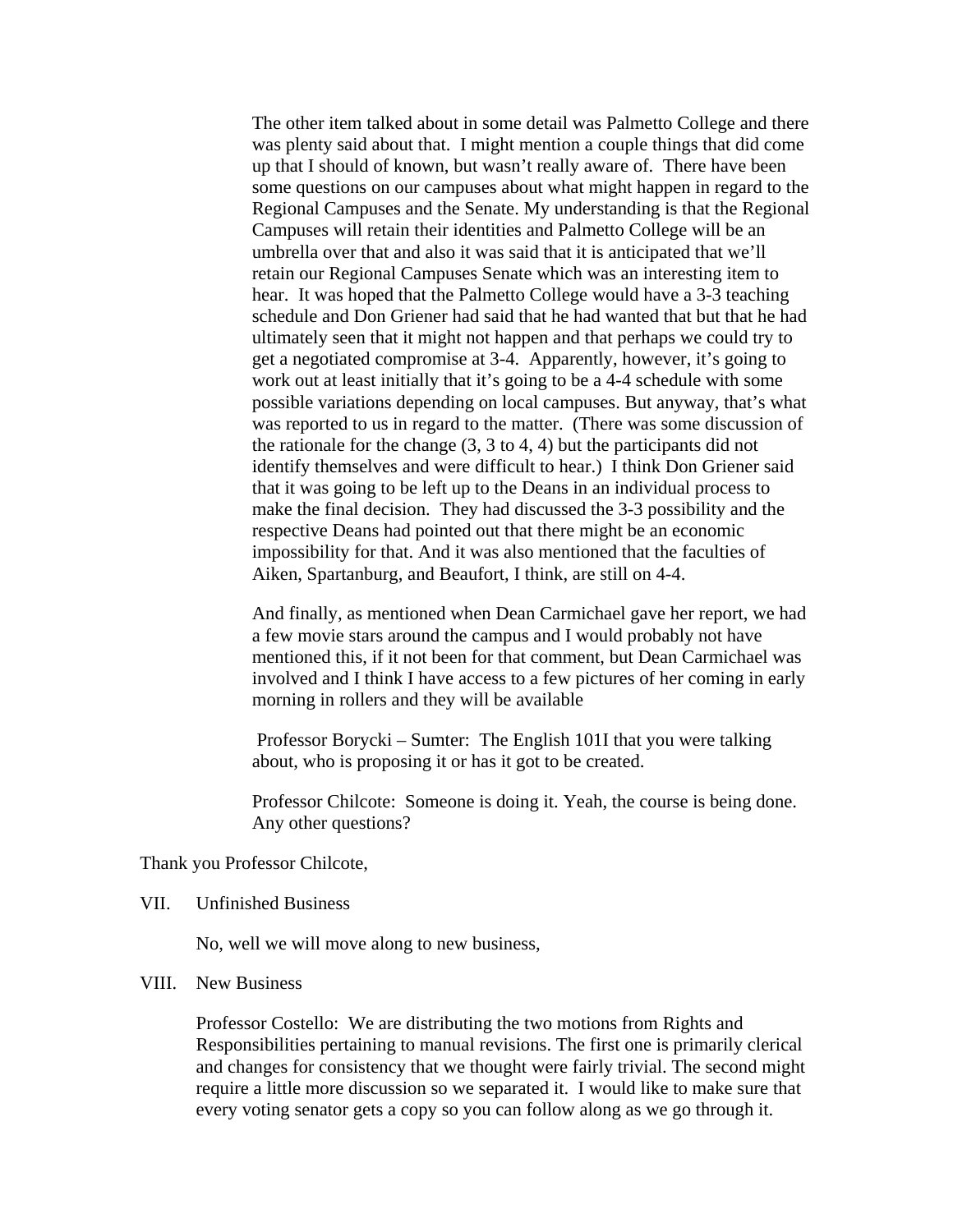Motion one, page A 8 under Vice Provosts; USC Beaufort is mentioned in the second paragraph. All we need to do there is to delete it. Under Provost's Advisory Council, we need to change the phrase *five regional campuses* to four regional campuses and replace *continuing education academic programs* with continuing education. We were informed of that need by Nancy Washington. Apparently Continuing Education is the correct title for the unit. Is that fully understood? On B2, under the Grievance Committee change *six tenured faculty* to five tenured faculty since there are five regional campuses now. On B 3, since the Executive Committee has historically consisted of one member from each Regional Campus, we would change *two members at large* to one member at large describing the membership and that is in the third paragraph. We have something else in the third paragraph that is a topic of a second motion. On C 16, under *Membership of Regional Campuses Tenure and Promotion Committee* we need to change *12* to 10 members and I think that's all we need to do there. Again there was a reference to *academic credit programs*; the correct term for that unit is Continuing Education. So that is the clerical change. Some other relatively trivial changes that should be made. Since we are looking through the manual trying to make changes. E 8, refers to the Faculty Club under Benefits and Privileges. Since it does not exist any longer as a membership club which is a particular benefit for faculty. we felt that the entire section should be deleted. Under Faculty Club at McCutchen House. And another trivial one, there is a mention of resources at the Coliseum and Koger Center. Since we now have the Carolina Center, we felt we should include that on that list if it was appropriate to have the other two. So that's E 9. On F 2, in the section on Officers of the Regional Campuses Senate, it refers to Chair, a Vice Chair, a Secretary, and other such officers as the senate may from time to time establish. We concluded that the member at large and immediate past chair are also officers of the senate serving on the Executive Committee. So those insertions should be made. And finally on F 6, the clarification of a rather vague description of membership in the Grievance Committee. It says that members will be elected by each campus's Faculty Organization, it doesn't say how many members. So we propose to say the Grievance Committee shall consist of one representative from each campus elected by each campus Faculty Organization just for clarification, although we know well the practice is such and it isn't clearly stated.

Yes.

Associate Vice Provost Dr. West: Do you think that you need to clarify that Continuing Ed is included in that because the use of the word campus even though it is implicit it would be better to indicate that Continuing Ed has a representative on that Committee.

Professor Costello: Yeah, there is some inconsistency with the way that is dealt with in various parts of the manual. What's the feeling with the people from Continuing Ed? What do you want? Nancy, do you have any particular? (tape not clear) Yeah, well you are included, but you want to be. (At this point in the tape there was a discussion among participants who did not identify themselves or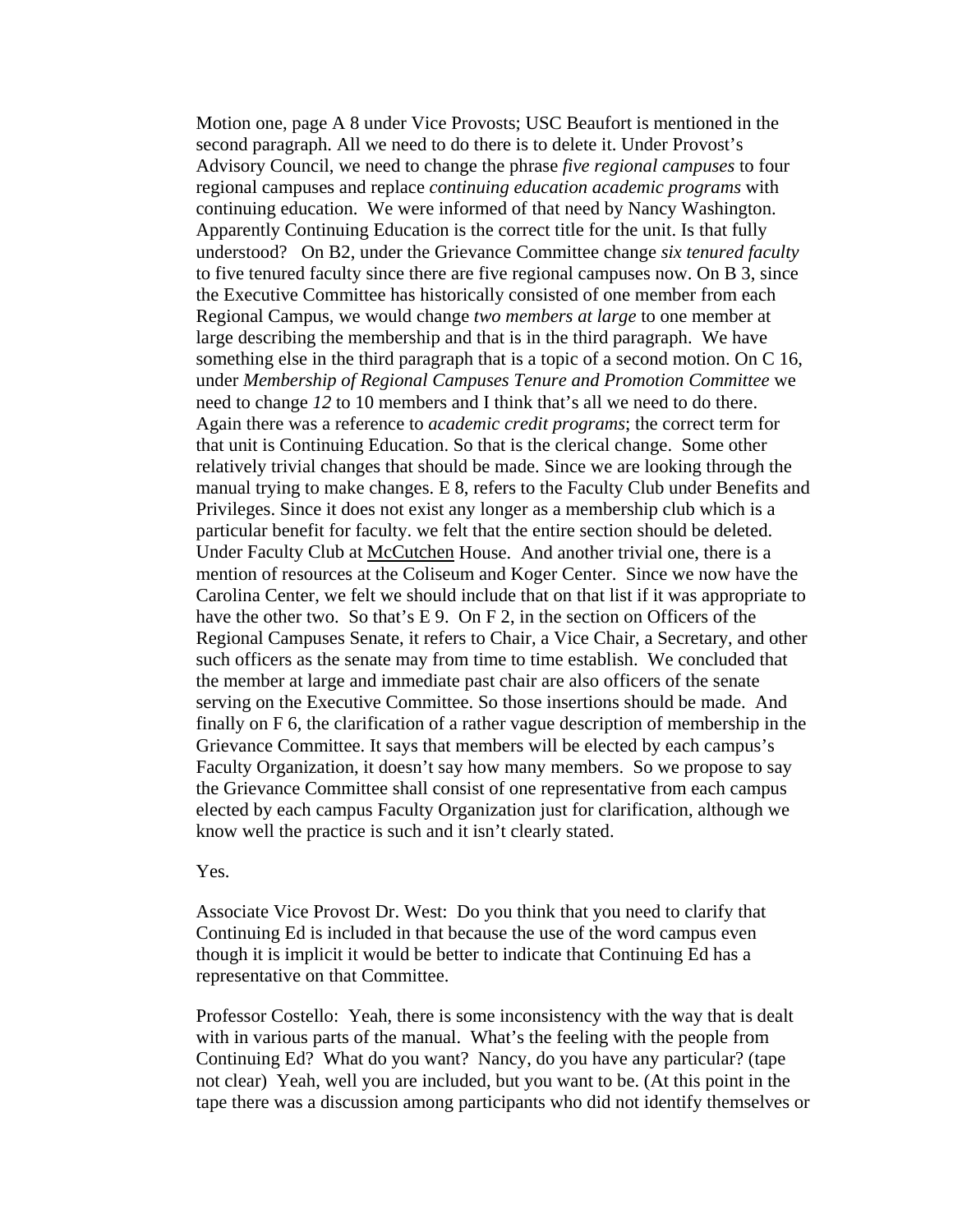speak to the microphone. The suggested amendment was "the Grievance Committee shall consist of one representative from each of the four Regional Campuses and Continuing Education) Mr. Chair do you want to deal with this?

First, we need to vote on the amendment. Any questions?

All in favor of the amendment signify by saying aye. All oppose nay. The amendment passes.

Professor Costello: So that is an amendment to the final part of motion one. So, are we prepared to vote then on motion one as amended?

John Logue – Chair: Coming from Committee, it needs no second. Do we have any discussion of any of the parts of that motion? These do represent changes made to the Faculty Manual, but they reflect changes to the organization that have been imposed by outside events and not changes in our intent so I do not view them as substantive changes. All in favor of these motions signify by saying aye. All oppose, nay. The motion passes.

Professor Costello: Motion 2 perhaps needs some discussion. On page B 3, the third paragraph line 4 and 5. The sentence appears *no campus shall have more than one member on the Executive Committee*. We could conceive of situations where one campus for some reason or other did not want to furnish a member of the Executive Committee during a particular year. And to deal with that contingency we proposed a substitute statement which reads; normally no campus shall have more than one member on the Executive Committee, however, if one campus chooses not to have a representative on the Executive Committee then the Executive Committee may have at most two members from one campus. And we, of course, are including Continuing Ed in that consideration as a campus. We don't know whether we need to rewrite part too.

Professor Scarlett – Lancaster: So if we just left one person off then would we just not have the at large member?

Costello: It would depend on which person it was I guess. (?) It depends on where in the rotation a member dropped off.

Professor Cox – Lancaster: Would that exclude a campus for the next five or six years or would that person (the second elected from the same campus) serve one year and then the unrepresented campus would elect someone to the at large spot?

Costello: I would assume the latter; it would seem totally unreasonable to lose five or six years.

Professor Chilcote – Salkehatchie: Unless the campus representative, for example, might not wish to serve as secretary. Then that campus could be represented by electing someone to the at large slot. But I don't want to confuse the issue.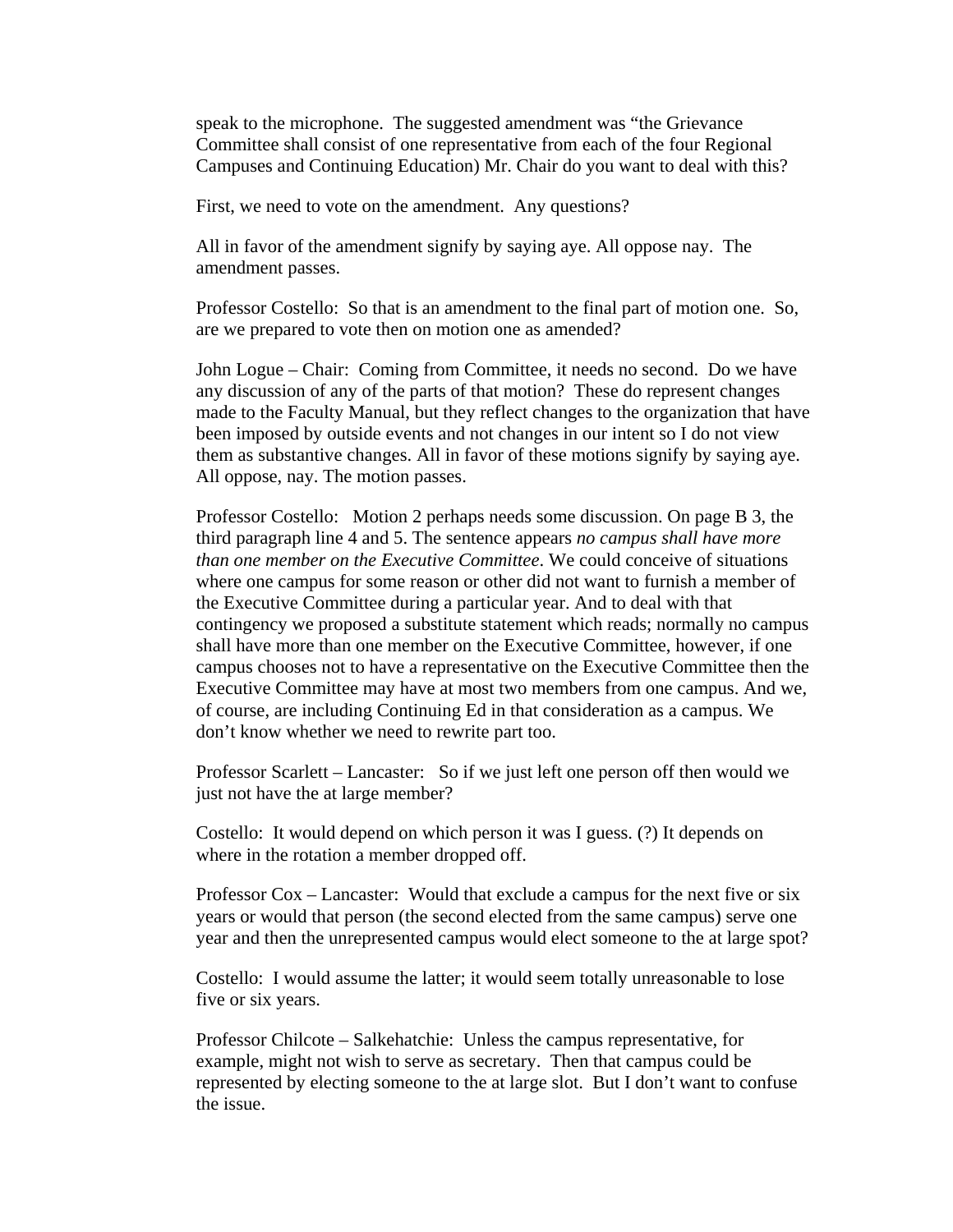Costello: We would welcome specific proposals for amendments if there are any. If not, would you like to vote on the motion?

Chair: This motion does represent a change to the faculty manual that is a change in our intent and the way we conduct business, so it is substantive. If someone would like to call for a two-thirds vote we can suspend the rules to vote for it, but I don't really feel its pressing we do this right now. If we vote on it the next time it may impact actions of the nominating committee, but they can be facilitated at the same event. So unless I hear motion to the contrary we will enter this into minutes and we will act on it at the next meeting.

We did not come up with a motion on the issue of creating faculty disciplinary procedures short of revocation of tenure and we wanted to hear more particularly in the way of specific proposals and rationale for the need for this before dealing with it, but if anyone at this meeting or in private communications could furnish us with such information we're receptive to it. Naturally there is some reluctance to impose possible penalties on faculty that might be applied capriciously, but we are certainly open to thinking about it. Thank you.

Thank you, Professor Costello.

Professor Scarlett did you say you had a motion?

A motion was brought before the Systems Affairs Committee from representatives from Sumter and I got all prepared and hyped for dealing with the two things that I knew we were going to have to deal with, and was ill prepared for dealing with new business, but I do want to bring this before the body. I will just read motion. I don't have photocopies of this. This regards how a common calendar will affect things like 8 weeks courses and those types of things. Since the current plan for the fall 2003 academic calendar involves only 27 regular class meetings of Monday, Wednesday classes and since the fall break occurs while Monday, Wednesday fall one classes are still in session, I move, (this is from Castleberry) that the USC Sumter Faculty organization (which would be changed to Regional Campus Faculty Senate) support an academic calendar in which fall or spring breaks occur between the end of the first evening 8 week session and the start of the second evening 8 week session. Number two, that given the current start of fall 2003 classes on a Thursday, the proposed fall break be moved from Monday-Tuesday to Thursday-Friday of the same week. Three, that 16 week Monday, Wednesday classes be considered to be standard meeting days (and we may have to clarify what a standard meeting day is) for that 8 week classes be considered to be standard meeting days. And that's it. Now we just have discussion or how does this work?

Chair: Is everyone clear on the motion? I would be happy to reread it.

Lisa Rashley – Lancaster: Yeah, let's reread it again.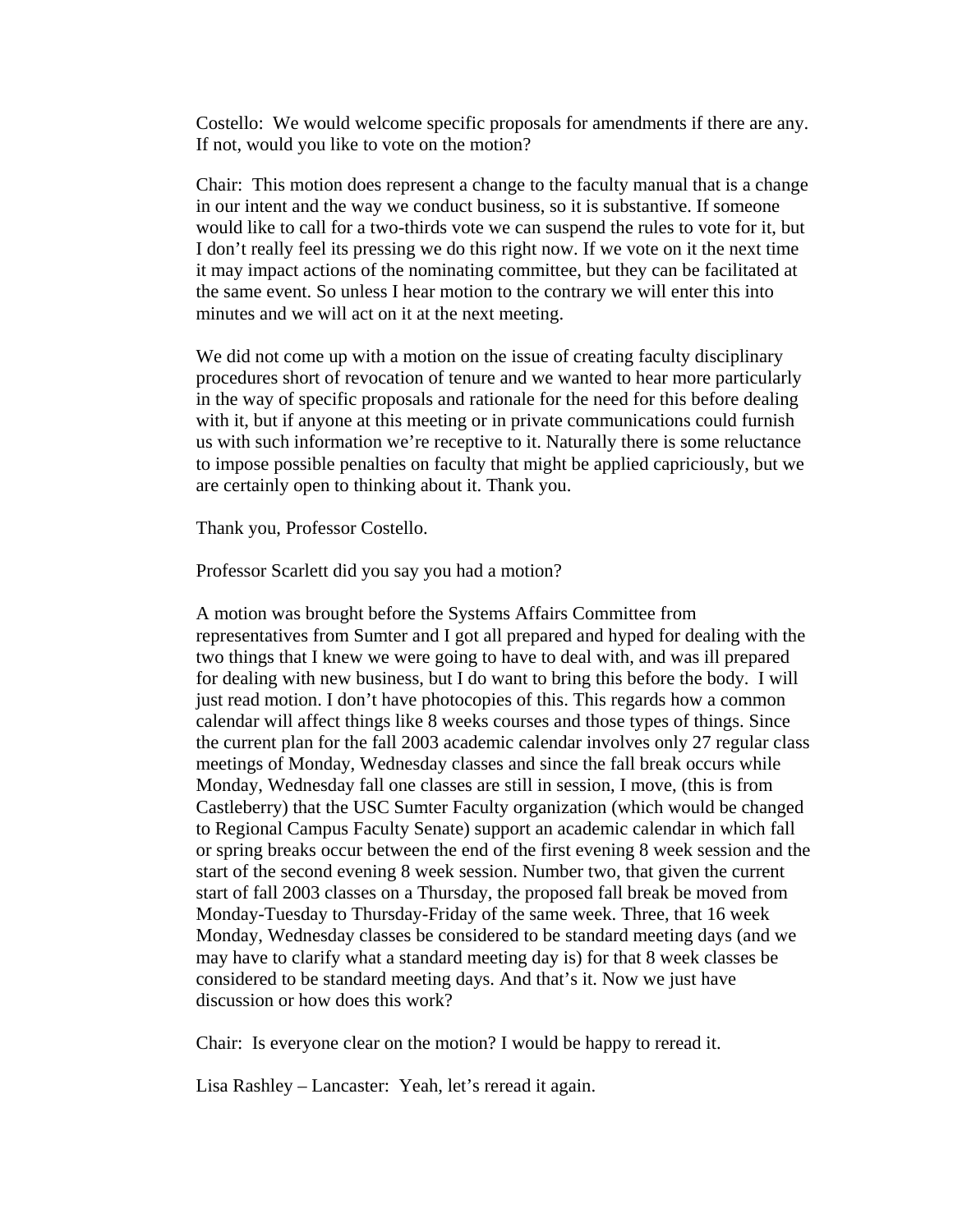Scarlett: Okay, there are four main points. One is that we support a move toward a schedule where fall and spring breaks occur between the end of the first evening 8 week session and the start of the second 8 week session. If you put the break into either eight week session, the calendar as it is proposed does not allow for enough required hours.

Professor Cox – Lancaster: My understanding was that the common academic calendar was only going to apply to the 16 week session, therefore each campus would still setup its 8 week sessions in whatever fashion it chose and could certainly set it up so that fall break could fall in between.

Okay, yes ma'am?

Dr. West: I know that Professor Castleberry attended the first meeting of the common calendar, but there have been at least three meetings since that first meeting he attended and I have to assume he wasn't invited because it was more working committee. The reason I had this phone call is because I was calling to check on something, but I definitely know that for fall the first day of class will now be Monday and we were working for fall 2004 for spring break to be on a Thursday and Friday and I can't get an answer directly from the registrar right now because there is some negotiations that have to go on, but they are trying to make Thursday and Friday the fall break for next fall. So the point that this motion brings up, I think has been addressed because the current plan as he presented it to his faculty organization may have been current, but the calendar has been changed since we've worked with the four year campuses so definitely in the fall classes will begin on Monday and perhaps we will have a fall break on Thursday and Friday and there may be more than 27 class meetings under that because it was pointed out by the four campuses that Columbia was not holding enough class meetings. I believe it was Monday classes, so that's why we are meeting on Monday. So I think most of what is addressed here is moot. I am not sure about this standard meeting days, I don't understand.

Scarlett: I did not have a lot of notice on this and I really don't know that much about a couple of these issues so I think what I would like to do now is withdraw this and I would like to revisit this next meeting.

West: This is a situation where it's best to get information before you make the motion, but this may be the information that was presented to him and he acted at that point.

Scarlett: I would like to ask the Sumter faculty who were involved in bringing this motion, if there were any issues here that we were not clear on.

Borycki – Sumter: Some of the issues, just for background on some of this, part of Dr. Castleberry's concerns had to do with the idea that night classes were not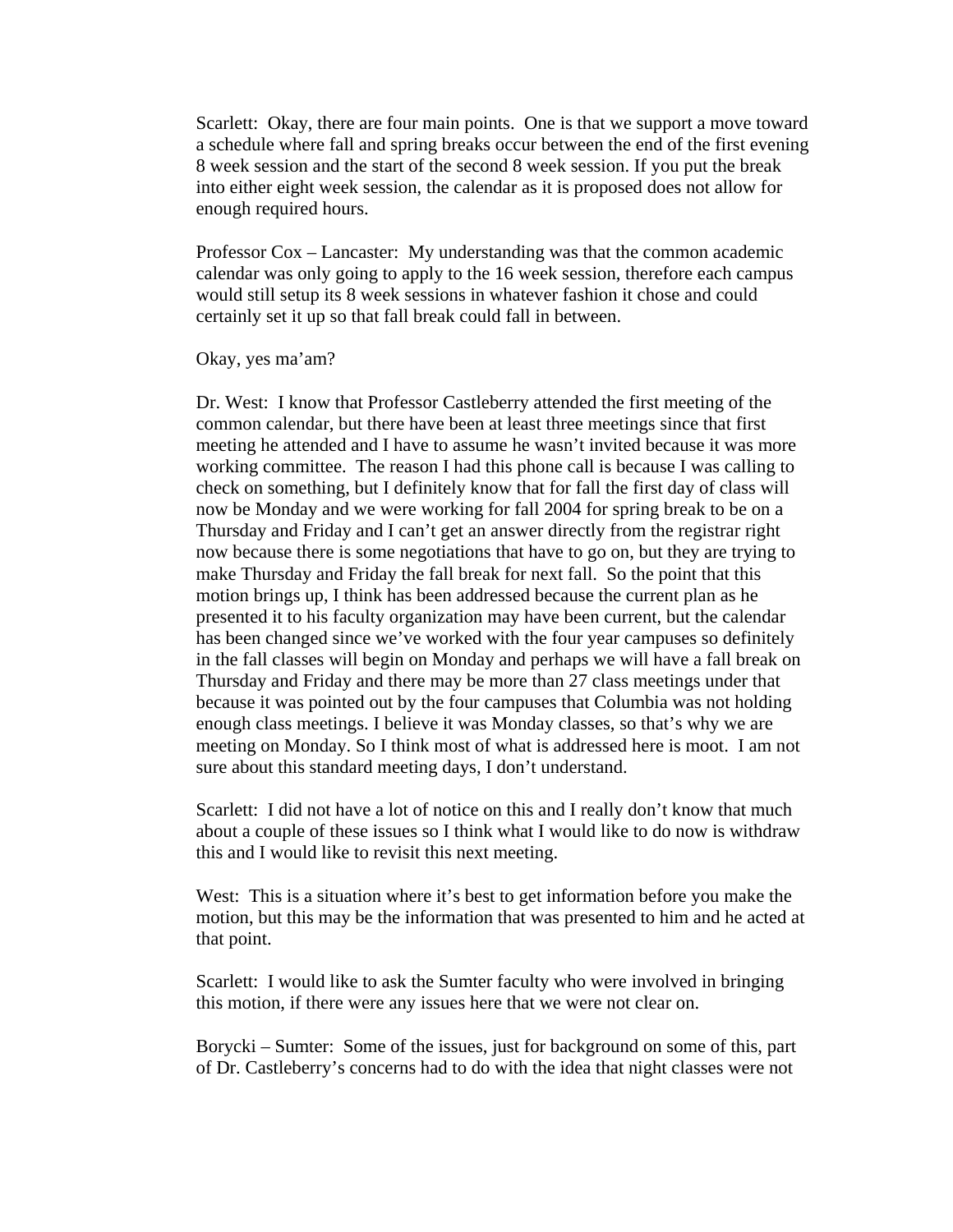considered regular meeting days so they are not part of the calendar, but for Regional Campuses they are definitely part of the calendar.

Scarlett: And Monday, Wednesday classes as well. And Monday, Wednesday afternoon classes as well and that spring and fall breaks would be the same on all campuses as part of the calendar that is what he was told. His other concern was that, at least at one meeting, he was the only faculty member at the meeting or in that area; everybody else was staff and administrators. It also bothers me, this is also Dr. Castleberry, it also bothers me that the decisions are being done in Columbia without the faculty involved. I was the only non-administrative faculty member at the meeting, I believe it is the right of the faculty to have just as much say yet we are being blown off. I don't think we should ignore our rights and let administration ignore our rights. Regional Campuses Faculty Senate should develop a plan for having faculty maintain an active role in the development of an Academic Calendar.

West: I would suggest the people who are concerned about this consult your Deans because the message that was sent out from Dr. Plyler's office said to bring anyone that you thought was important to the meeting to contribute to the conversation about the common calendar. And the reason Dr. Castleberry was there was because the Dean invited him and so it's an issue at a level other than at Dr. Plyler's level. Thank you Todd.

Do we have any other new business?

### IX. Announcements

Danny Faulkner – Lancaster: I have a question. I don't recognize that gavel you have, what happened to our official gavel?

Chair: In honor of Dr. Al Goodyear talking to us when we get to Salkehatchie, possibly the thing we need to do is to organize a native American raid on the Beaufort campus to retrieve our old gavel.

West: I would like to say that you may not know that your Chair is a man, a very simple man, who believes, not simple in thought, ( laughter, in fact, too much laughter), but simple in his needs. Wait, wait I am about to give you an example. He has for a long time believed that he should not pay more than five dollars for a lawn mower and five hundred dollars for a car. So someone had better get the gavel from Beaufort or this may represent you into the future.

### Any announcements?

Professor Chilcote – Salkehatchie: Would everyone please get me the name of their appointee to the nominating committee so I can get in touch with them before the next meeting?